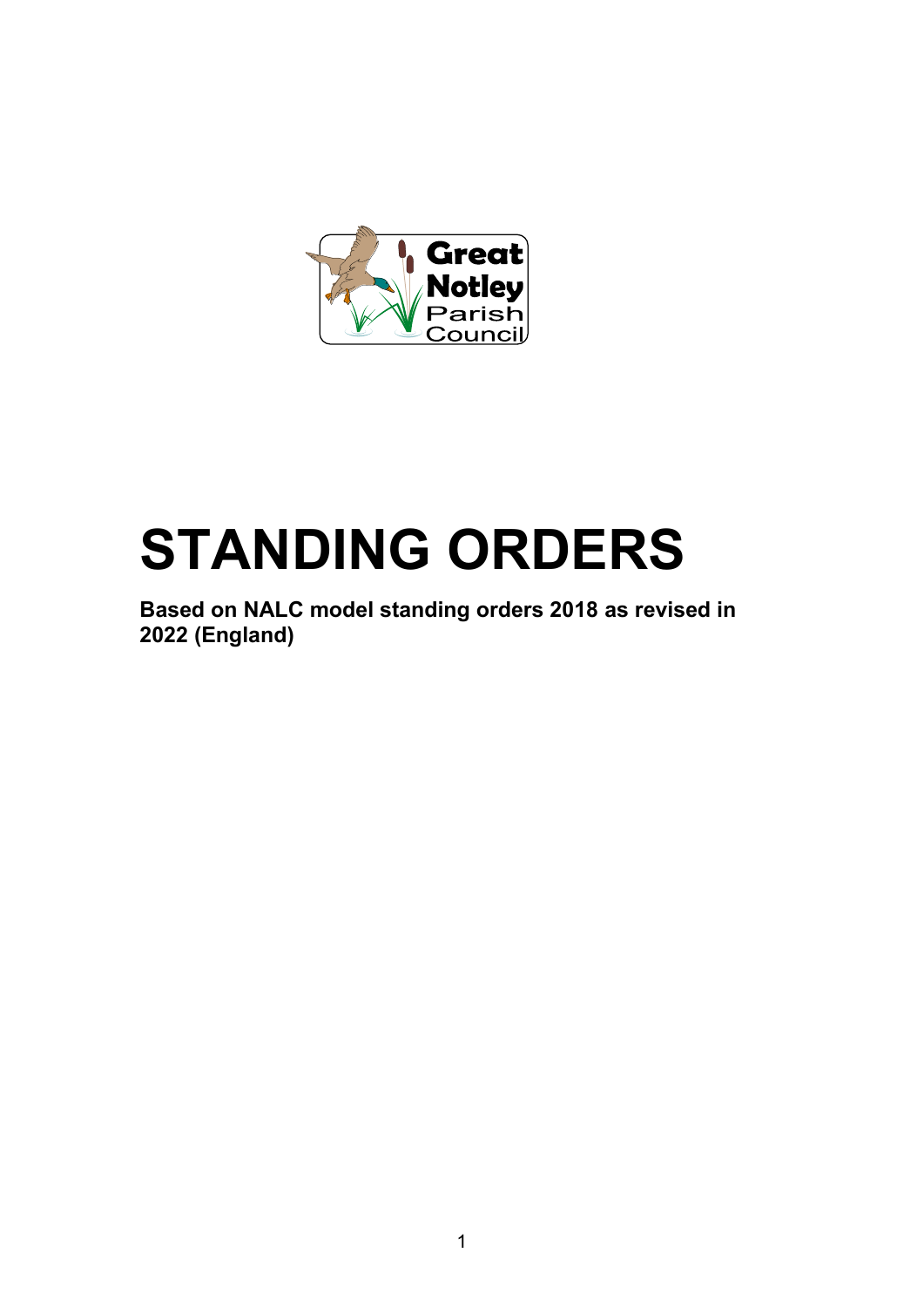| 1. |                                                            |  |
|----|------------------------------------------------------------|--|
| 2. |                                                            |  |
| 3. |                                                            |  |
| 4. |                                                            |  |
| 5. |                                                            |  |
| 6. | <b>EXTRAORDINARY MEETINGS OF THE COUNCIL,</b>              |  |
| 7. |                                                            |  |
| 8. |                                                            |  |
| 9. | MOTIONS FOR A MEETING THAT REQUIRE WRITTEN NOTICE          |  |
|    | 10. MOTIONS AT A MEETING THAT DO NOT REQUIRE WRITTEN       |  |
|    |                                                            |  |
|    |                                                            |  |
|    |                                                            |  |
|    |                                                            |  |
|    |                                                            |  |
|    |                                                            |  |
|    | 17. ACCOUNTS AND ACCOUNTING STATEMENTS 18                  |  |
|    | 18. FINANCIAL CONTROLS AND PROCUREMENT  19                 |  |
|    |                                                            |  |
|    |                                                            |  |
|    | 21. RESPONSIBILITIES UNDER DATA PROTECTION LEGISLATION  21 |  |
|    |                                                            |  |
|    |                                                            |  |
|    | 24. COMMUNICATING WITH DISTRICT AND COUNTY OR UNITARY      |  |
|    |                                                            |  |
|    |                                                            |  |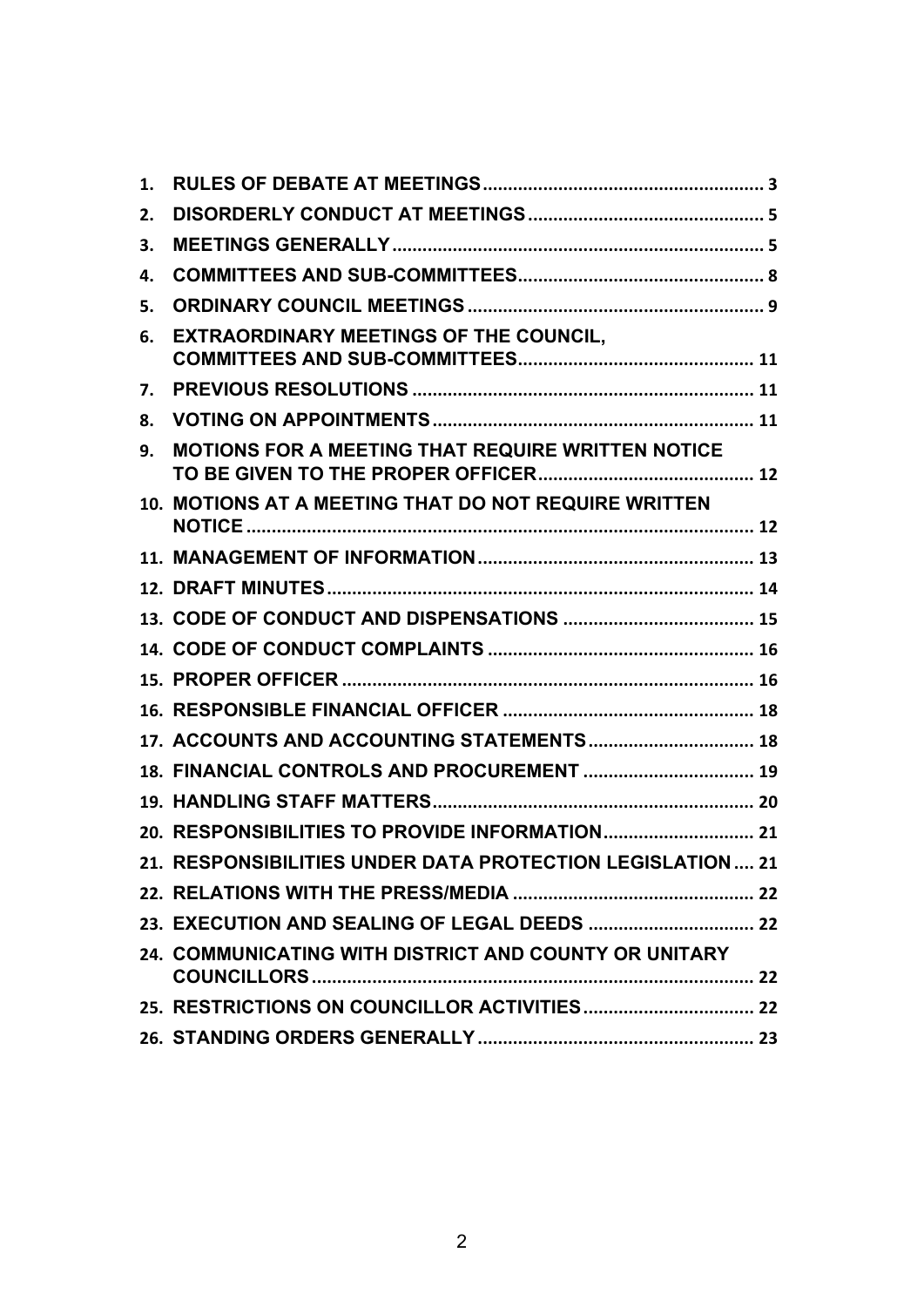## <span id="page-2-0"></span>1. **RULES OF DEBATE AT MEETINGS**

- a Motions on the agenda shall be considered in the order that they appear unless the order is changed at the discretion of the chairman of the meeting.
- b A motion (including an amendment) shall not be progressed unless it has been moved and seconded.
- c A motion on the agenda that is not moved by its proposer may be treated by the chairman of the meeting as withdrawn.
- d If a motion (including an amendment) has been seconded, it may be withdrawn by the proposer only with the consent of the seconder and the meeting.
- e An amendment is a proposal to remove or add words to a motion. It shall not negate the motion.
- f If an amendment to the original motion is carried, the original motion (as amended) becomes the substantive motion upon which further amendment(s) may be moved.
- g An amendment shall not be considered unless early verbal notice of it is given at the meeting and, if requested by the chairman of the meeting, is expressed in writing to the chairman.
- h A councillor may move an amendment to his own motion if agreed by the meeting. If a motion has already been seconded, the amendment shall be with the consent of the seconder and the meeting.
- i If there is more than one amendment to an original or substantive motion, the amendments shall be moved in the order directed by the chairman of the meeting.
- j Subject to standing order 1(k), only one amendment shall be moved and debated at a time, the order of which shall be directed by the chairman of the meeting.
- k One or more amendments may be discussed together if the chairman of the meeting considers this expedient but each amendment shall be voted upon separately.
- l A councillor may not move more than one amendment to an original or substantive motion.
- m The mover of an amendment has no right of reply at the end of debate on it.
- n Where a series of amendments to an original motion are carried, the mover of the original motion shall have a right of reply either at the end of debate on the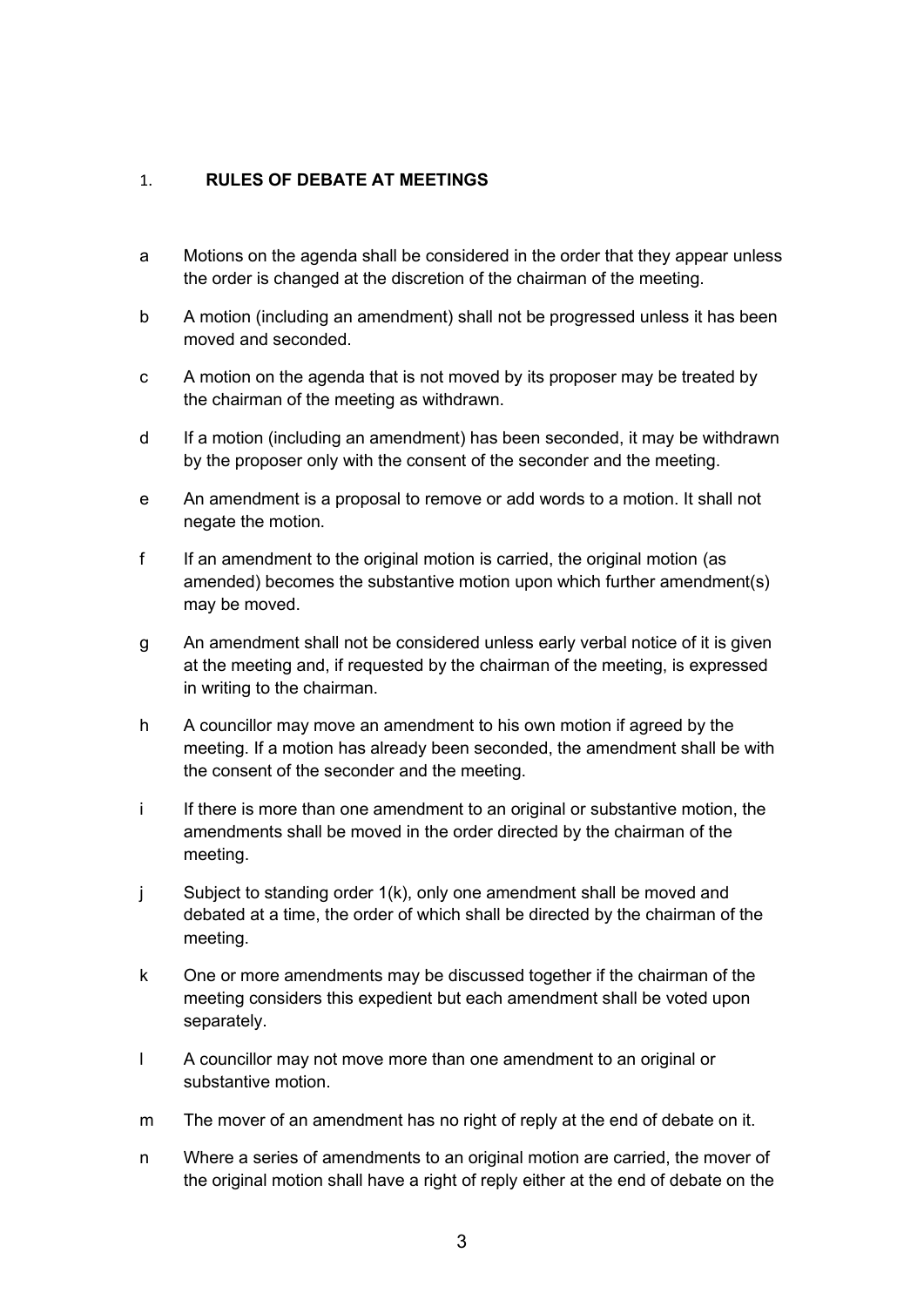first amendment or at the very end of debate on the final substantive motion immediately before it is put to the vote.

- o Unless permitted by the chairman of the meeting, a councillor may speak once in the debate on a motion except:
	- i. to speak on an amendment moved by another councillor;
	- ii. to move or speak on another amendment if the motion has been amended since he last spoke;
	- iii. to make a point of order;
	- iv. to give a personal explanation; or
	- v. to exercise a right of reply.
- p During the debate on a motion, a councillor may interrupt only on a point of order or a personal explanation and the councillor who was interrupted shall stop speaking. A councillor raising a point of order shall identify the standing order which he considers has been breached or specify the other irregularity in the proceedings of the meeting he is concerned by.
- q A point of order shall be decided by the chairman of the meeting and his decision shall be final.
- r When a motion is under debate, no other motion shall be moved except:
	- i. to amend the motion;
	- ii. to proceed to the next business;
	- iii. to adjourn the debate;
	- iv. to put the motion to a vote;
	- v. to ask a person to be no longer heard or to leave the meeting;
	- vi. to refer a motion to a committee or sub-committee for consideration;
	- vii. to exclude the public and press;
	- viii. to adjourn the meeting; or
	- ix. to suspend particular standing order(s) excepting those which reflect mandatory statutory or legal requirements.
- s Before an original or substantive motion is put to the vote, the chairman of the meeting shall be satisfied that the motion has been sufficiently debated and that the mover of the motion under debate has exercised or waived his right of reply.
- t Excluding motions moved under standing order 1(r), the contributions or speeches by a councillor shall relate only to the motion under discussion and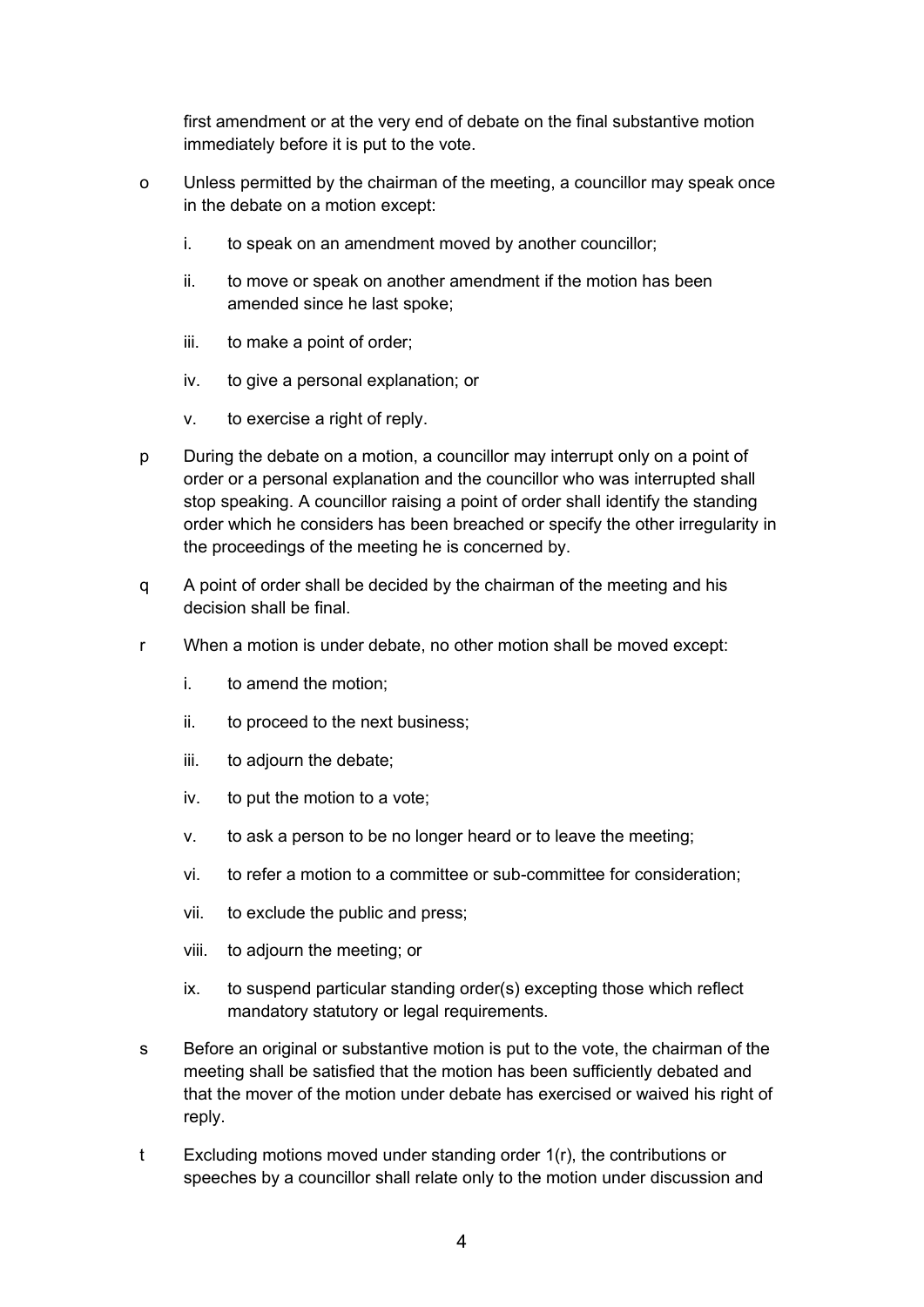shall not exceed 15 minutes without the consent of the chairman of the meeting.

# <span id="page-4-0"></span>2. **DISORDERLY CONDUCT AT MEETINGS**

- a No person shall obstruct the transaction of business at a meeting or behave offensively or improperly. If this standing order is ignored, the chairman of the meeting shall request such person(s) to moderate or improve their conduct.
- b If person(s) disregard the request of the chairman of the meeting to moderate or improve their conduct, any councillor or the chairman of the meeting may move that the person be no longer heard or be excluded from the meeting. The motion, if seconded, shall be put to the vote without discussion.
- c If a resolution made under standing order 2(b) is ignored, the chairman of the meeting may take further reasonable steps to restore order or to progress the meeting. This may include temporarily suspending or closing the meeting.

# <span id="page-4-1"></span>3. **MEETINGS GENERALLY**

| <b>Full Council meetings</b> | ● |
|------------------------------|---|
| Committee meetings           |   |
| Sub-committee meetings       |   |

- a Meetings shall not take place in premises which at the time of the meeting are used for the supply of alcohol, unless no other premises are available free of charge or at a reasonable cost.
- b The minimum three clear days for notice of a meeting does not include the day on which notice was issued, the day of the meeting, a Sunday, a day of the Christmas break, a day of the Easter break or of a bank holiday or a day appointed for public thanksgiving or mourning.
- c The minimum three clear days' public notice for a meeting does not include the day on which the notice was issued or the day of the meeting unless the meeting is convened at shorter notice.
- ● d Meetings shall be open to the public unless their presence is prejudicial to the public interest by reason of the confidential nature of the business to be transacted or for other special reasons. The public's exclusion from part or all of a meeting shall be by a resolution which shall give reasons for the public's exclusion.
	- e Members of the public may make representations, answer questions and give evidence at a meeting which they are entitled to attend in respect of the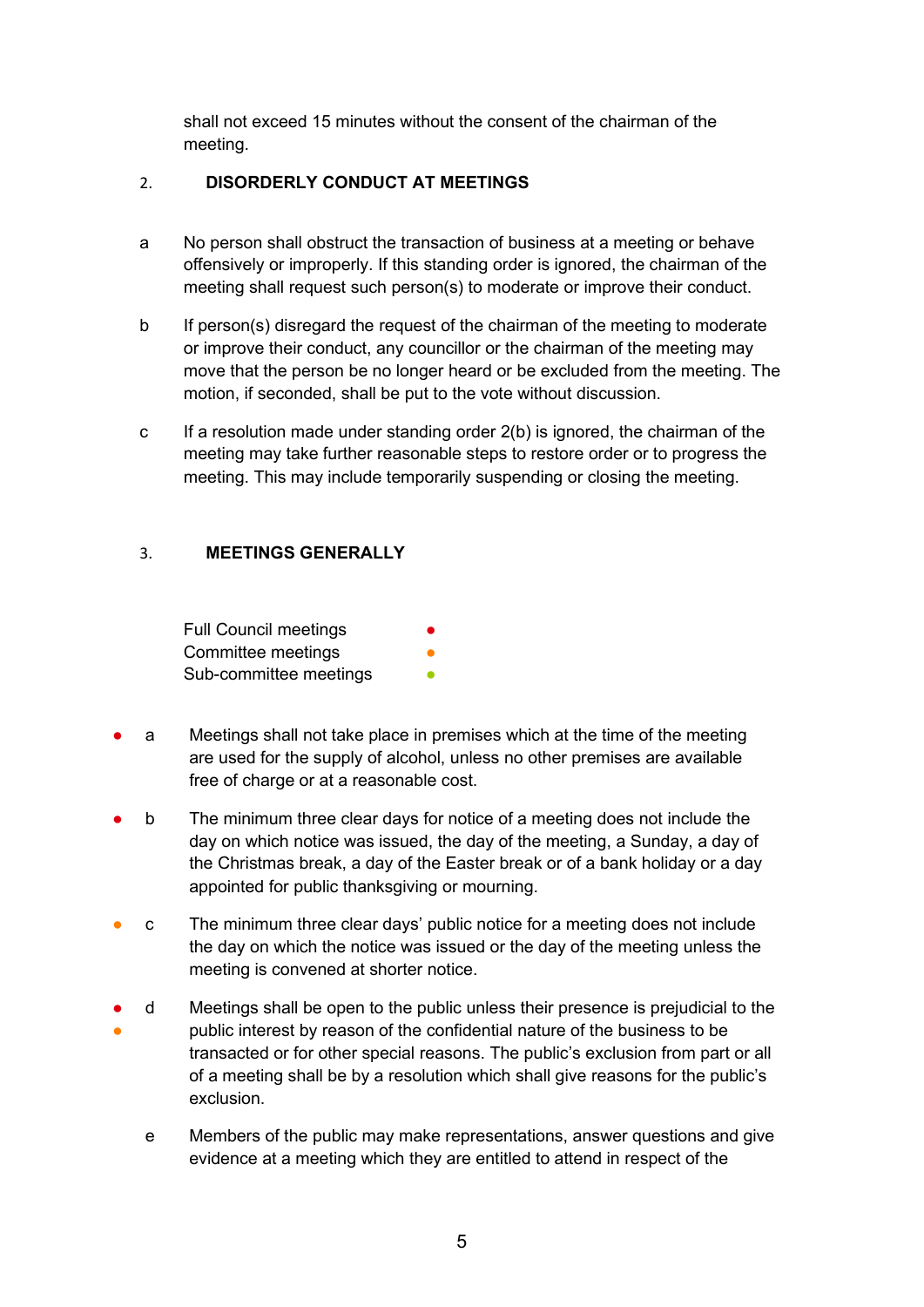business on the agenda.

- f The period of time designated for public participation at a meeting in accordance with standing order 3(e) shall not exceed 15 minutes unless directed by the chairman of the meeting.
- g Subject to standing order 3(f), a member of the public shall not speak for more than 5 minutes.
- h In accordance with standing order 3(e), a question shall not require a response at the meeting nor start a debate on the question. The chairman of the meeting may direct that a written or oral response be given.
- i The chairman of the meeting may at any time permit a person to be seated when speaking.
- j A person who speaks at a meeting shall direct his comments to the chairman of the meeting.
- k Only one person is permitted to speak at a time. If more than one person wants to speak, the chairman of the meeting shall direct the order of speaking.
- ● l Subject to standing order 3(m), a person who attends a meeting is permitted to report on the meeting whilst the meeting is open to the public. To "report" means to film, photograph, make an audio recording of meeting proceedings, use any other means for enabling persons not present to see or hear the meeting as it takes place or later or to report or to provide oral or written commentary about the meeting so that the report or commentary is available as the meeting takes place or later to persons not present. Also such reporting shall be in accordance with the Parish Council's media policy.
- ● m A person present at a meeting may not provide an oral report or oral commentary about a meeting as it takes place without permission.
- ● n The press shall be provided with reasonable facilities for the taking of their report of all or part of a meeting at which they are entitled to be present.
- o Subject to standing orders which indicate otherwise, anything authorised or required to be done by, to or before the Chairman of the Council may in his absence be done by, to or before the Vice-Chairman of the Council (if there is one).
- p The Chairman of the Council, if present, shall preside at a meeting. If the Chairman is absent from a meeting, the Vice-Chairman of the Council (if there is one) if present, shall preside. If both the Chairman and the Vice-Chairman are absent from a meeting, a councillor as chosen by the councillors present at the meeting shall preside at the meeting.
- q Subject to a meeting being quorate, all questions at a meeting shall be
- decided by a majority of the councillors and non-councillors with voting rights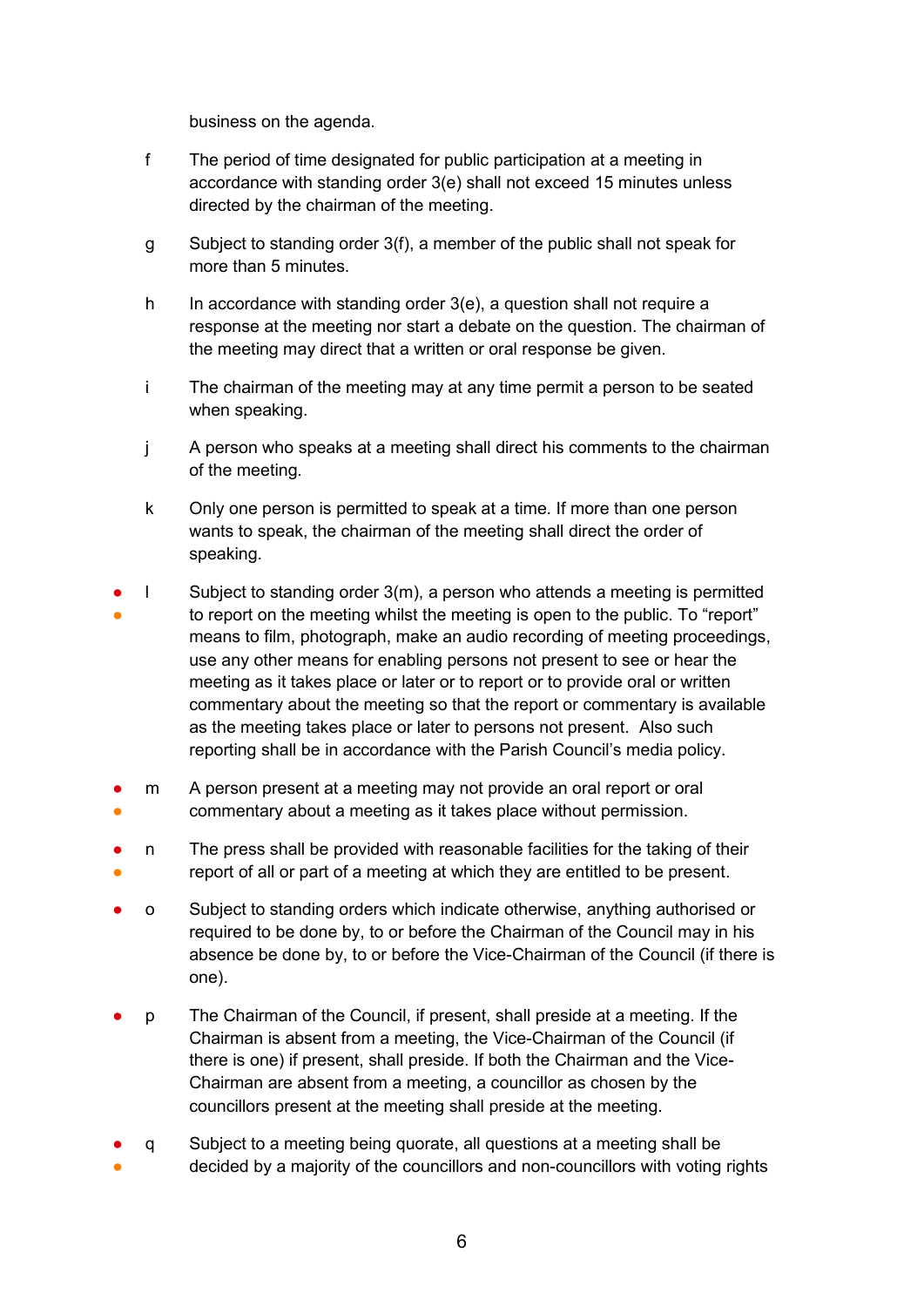- present and voting.
- r The chairman of a meeting may give an original vote on any matter put to the
- ● vote, and in the case of an equality of votes may exercise his casting vote whether or not he gave an original vote.

*See standing orders 5(h) and (i) for the different rules that apply in the election of the Chairman of the Council at the annual meeting of the Council.*

- s Unless standing orders provide otherwise, voting on a question shall be by a show of hands. At the request of a councillor, the voting on any question shall be recorded so as to show whether each councillor present and voting gave his vote for or against that question. Such a request shall be made before moving on to the next item of business on the agenda.
	- t The minutes of a meeting shall include an accurate record of the following:
		- i. the time and place of the meeting;
		- ii. the names of councillors who are present and the names of councillors who are absent;
		- iii. interests that have been declared by councillors and non-councillors with voting rights;
		- iv. the grant of dispensations (if any) to councillors and non-councillors with voting rights;
		- v. whether a councillor or non-councillor with voting rights left the meeting when matters that they held interests in were being considered;
		- vi. if there was a public participation session; and
		- vii. the resolutions made.
- u A councillor or a non-councillor with voting rights who has a disclosable
- 。<br>一 pecuniary interest or another interest as set out in the Council's code of conduct in a matter being considered at a meeting is subject to statutory limitations or restrictions under the code on his right to participate and vote on that matter.
- v No business may be transacted at a meeting unless at least one-third of the whole number of members of the Council are present and in no case shall the quorum of a meeting be less than three.

*See standing order 4d(viii) for the quorum of a committee or sub-committee meeting.* 

- w If a meeting is or becomes inquorate no business shall be transacted and the
- ● meeting shall be closed. The business on the agenda for the meeting shall be adjourned to another meeting.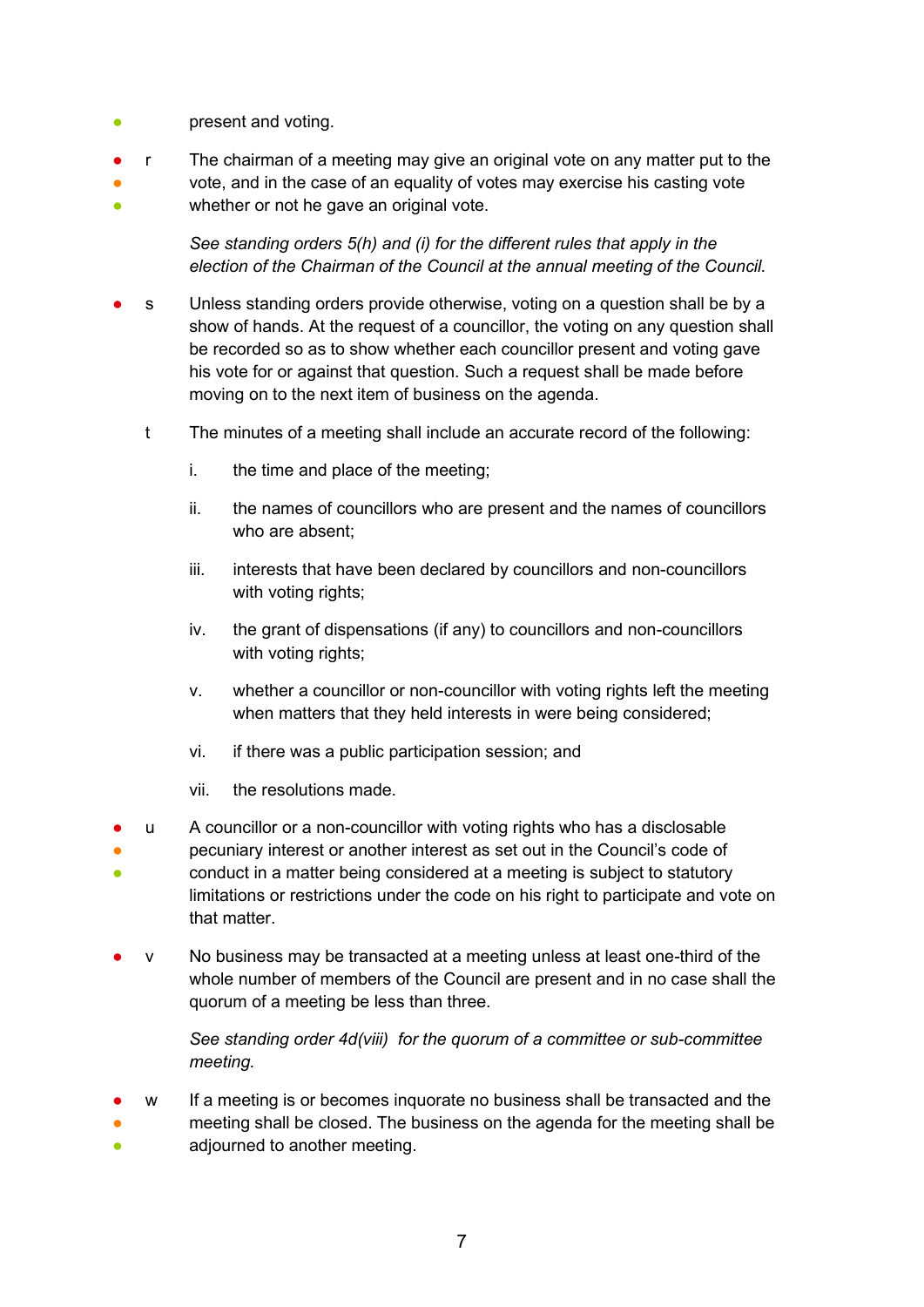x A meeting shall not exceed a period of 2 hours.

## <span id="page-7-0"></span>4. **COMMITTEES AND SUB-COMMITTEES**

- a Unless the Council determines otherwise, a committee may appoint a subcommittee whose terms of reference and members shall be determined by the committee.
- b The members of a committee may include non-councillors unless it is a committee which regulates and controls the finances of the Council.
- c Unless the Council determines otherwise, all the members of an advisory committee and a sub-committee of the advisory committee may be noncouncillors.
- d The Council may appoint standing committees or other committees as may be necessary, and:
	- i. shall determine their terms of reference;
	- ii. shall determine the number and time of the ordinary meetings of a standing committee up until the date of the next annual meeting of the Council;
	- iii. shall permit a committee, other than in respect of the ordinary meetings of a committee, to determine the number and time of its meetings;
	- iv. shall, subject to standing orders 4(b) and (c), appoint and determine the terms of office of members of such a committee;
	- v. may, subject to standing orders 4(b) and (c), appoint and determine the terms of office of the substitute members to a committee whose role is to replace the ordinary members at a meeting of a committee if the ordinary members of the committee confirm to the Proper Officer 3 days before the meeting that they are unable to attend;
	- vi. shall, after it has appointed the members of a standing committee, appoint the chairman of the standing committee;
	- vii. shall permit a committee other than a standing committee, to appoint its own chairman at the first meeting of the committee;
	- viii. shall determine the place, notice requirements and quorum for a meeting of a committee and a sub-committee which, in both cases, shall be no less than three;
	- ix. shall determine if the public may participate at a meeting of a committee;
	- x. shall determine if the public and press are permitted to attend the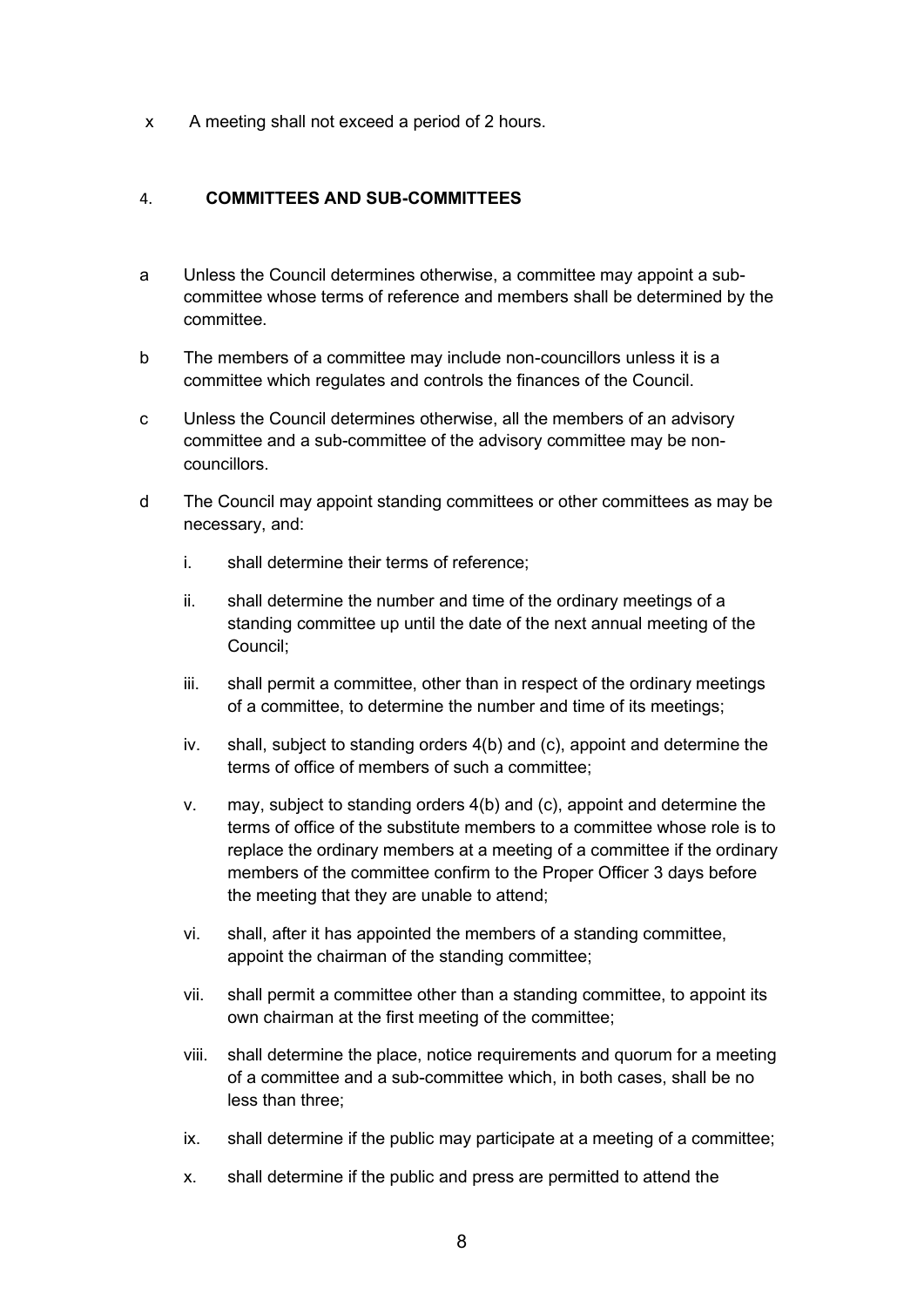meetings of a sub-committee and also the advance public notice requirements, if any, required for the meetings of a sub-committee;

- xi. shall determine if the public may participate at a meeting of a subcommittee that they are permitted to attend; and
- xii. may dissolve a committee or a sub-committee.

## <span id="page-8-0"></span>5. **ORDINARY COUNCIL MEETINGS**

- a In an election year, the annual meeting of the Council shall be held on or within 14 days following the day on which the councillors elected take office.
- b In a year which is not an election year, the annual meeting of the Council shall be held on such day in May as the Council decides.
- c If no other time is fixed, the annual meeting of the Council shall take place at 6pm.
- d In addition to the annual meeting of the Council, at least three other ordinary meetings shall be held in each year on such dates and times as the Council decides.
- e The first business conducted at the annual meeting of the Council shall be the election of the Chairman and Vice-Chairman (if there is one) of the Council.
- f The Chairman of the Council, unless he has resigned or becomes disqualified, shall continue in office and preside at the annual meeting until his successor is elected at the next annual meeting of the Council.
- g The Vice-Chairman of the Council, if there is one, unless he resigns or becomes disqualified, shall hold office until immediately after the election of the Chairman of the Council at the next annual meeting of the Council.
- h In an election year, if the current Chairman of the Council has not been reelected as a member of the Council, he shall preside at the annual meeting until a successor Chairman of the Council has been elected. The current Chairman of the Council shall not have an original vote in respect of the election of the new Chairman of the Council but shall give a casting vote in the case of an equality of votes.
- i In an election year, if the current Chairman of the Council has been re-elected as a member of the Council, he shall preside at the annual meeting until a new Chairman of the Council has been elected. He may exercise an original vote in respect of the election of the new Chairman of the Council and shall give a casting vote in the case of an equality of votes.
- j Following the election of the Chairman of the Council and Vice-Chairman (if there is one) of the Council at the annual meeting, the business shall include:
	- i. In an election year, delivery by the Chairman of the Council and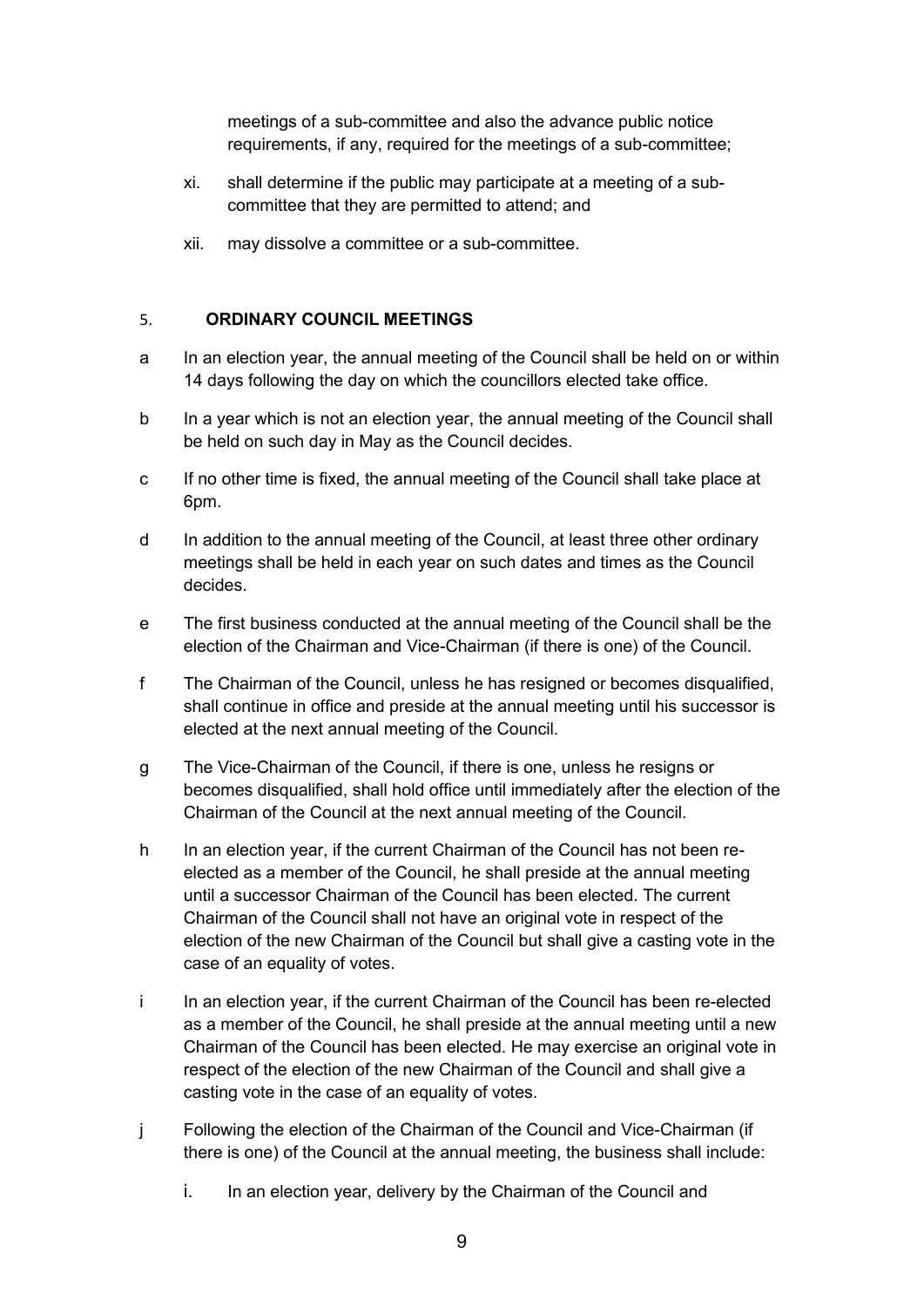councillors of their acceptance of office forms unless the Council resolves for this to be done at a later date. In a year which is not an election year, delivery by the Chairman of the Council of his acceptance of office form unless the Council resolves for this to be done at a later date;

- ii. Confirmation of the accuracy of the minutes of the last meeting of the Council;
- iii. Receipt of the minutes of the last meeting of a committee;
- iv. Consideration of the recommendations made by a committee;
- v. Review of delegation arrangements to committees, sub-committees, staff and other local authorities;
- vi. Review of the terms of reference for committees;
- vii. Appointment of members to existing committees;
- viii. Appointment of any new committees in accordance with standing order 4;
- ix. Review and adoption of appropriate standing orders and financial regulations;
- x. Review of arrangements (including legal agreements) with other local authorities, not-for-profit bodies and businesses.
- xi. In an election year, to make arrangements with a view to the Council becoming eligible to exercise the general power of competence in the future;
- xii. Review of the Council's complaints procedure;
- xiii. Review of the Council's policies, procedures and practices in respect of its obligations under freedom of information and data protection legislation (*see also standing orders 11, 20 and 21*);
- xiv. Review of the Council's policy for dealing with the press/media;
- xv. Review of the Council's expenditure incurred under s.137 of the Local Government Act 1972 or the general power of competence.

The following matters will be undertaken and reviewed on an annual basis but not necessarily at the annual Parish Council meeting –

- Review of representation on or work with external bodies and arrangements for reporting back;
- Review of inventory of land and other assets including buildings and office equipment;
- Confirmation of arrangements for insurance cover in respect of all insurable risks;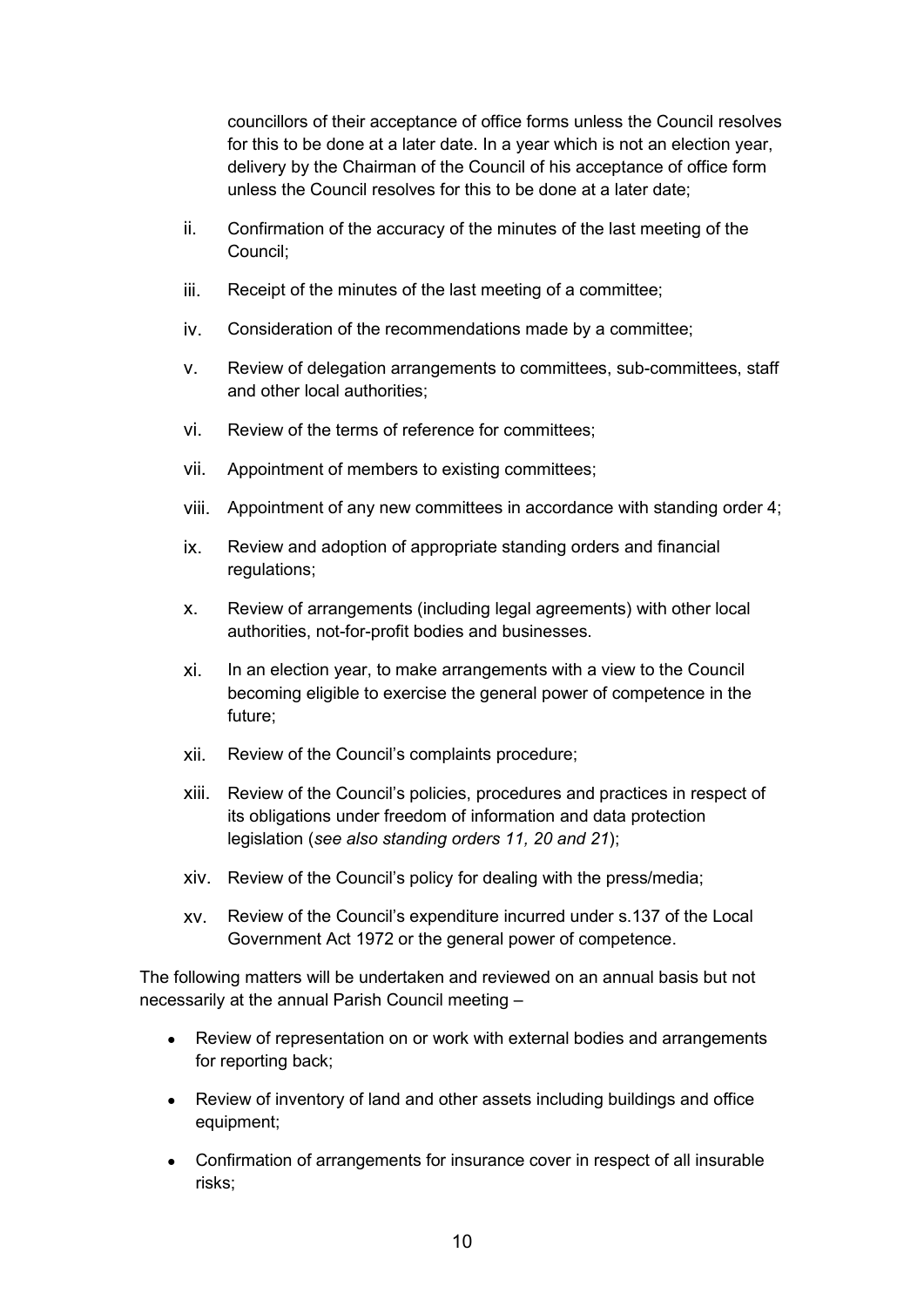- Review of the Council's and/or staff subscriptions to other bodies;
- Review of the Council's employment policies and procedures;
- Determining the time and place of ordinary meetings of the Council up to and including the next annual meeting of the Council.

# <span id="page-10-0"></span>6. **EXTRAORDINARY MEETINGS OF THE COUNCIL, COMMITTEES AND SUB-COMMITTEES**

- a The Chairman of the Council may convene an extraordinary meeting of the Council at any time.
- b If the Chairman of the Council does not call an extraordinary meeting of the Council within seven days of having been requested in writing to do so by two councillors, any two councillors may convene an extraordinary meeting of the Council. The public notice giving the time, place and agenda for such a meeting shall be signed by the two councillors.
- c The chairman of a committee [or a sub-committee] may convene an extraordinary meeting of the committee [or the sub-committee] at any time.
- d If the chairman of a committee or a sub-committee does not call an extraordinary meeting within 3 days of having been requested to do so by 3 members of the committee or the sub-committee, any 3 members of the committee or the sub-committee may convene an extraordinary meeting of the committee or a sub-committee.

# <span id="page-10-1"></span>7. **PREVIOUS RESOLUTIONS**

- a A resolution shall not be reversed within six months except either by a special motion, which requires written notice by at least 3 councillors to be given to the Proper Officer in accordance with standing order 9, or by a motion moved in pursuance of the recommendation of a committee or a sub-committee.
- b When a motion moved pursuant to standing order 7(a) has been disposed of, no similar motion may be moved for a further six months.

# <span id="page-10-2"></span>8. **VOTING ON APPOINTMENTS**

a Where more than two persons have been nominated for a position to be filled by the Council and none of those persons has received an absolute majority of votes in their favour, the name of the person having the least number of votes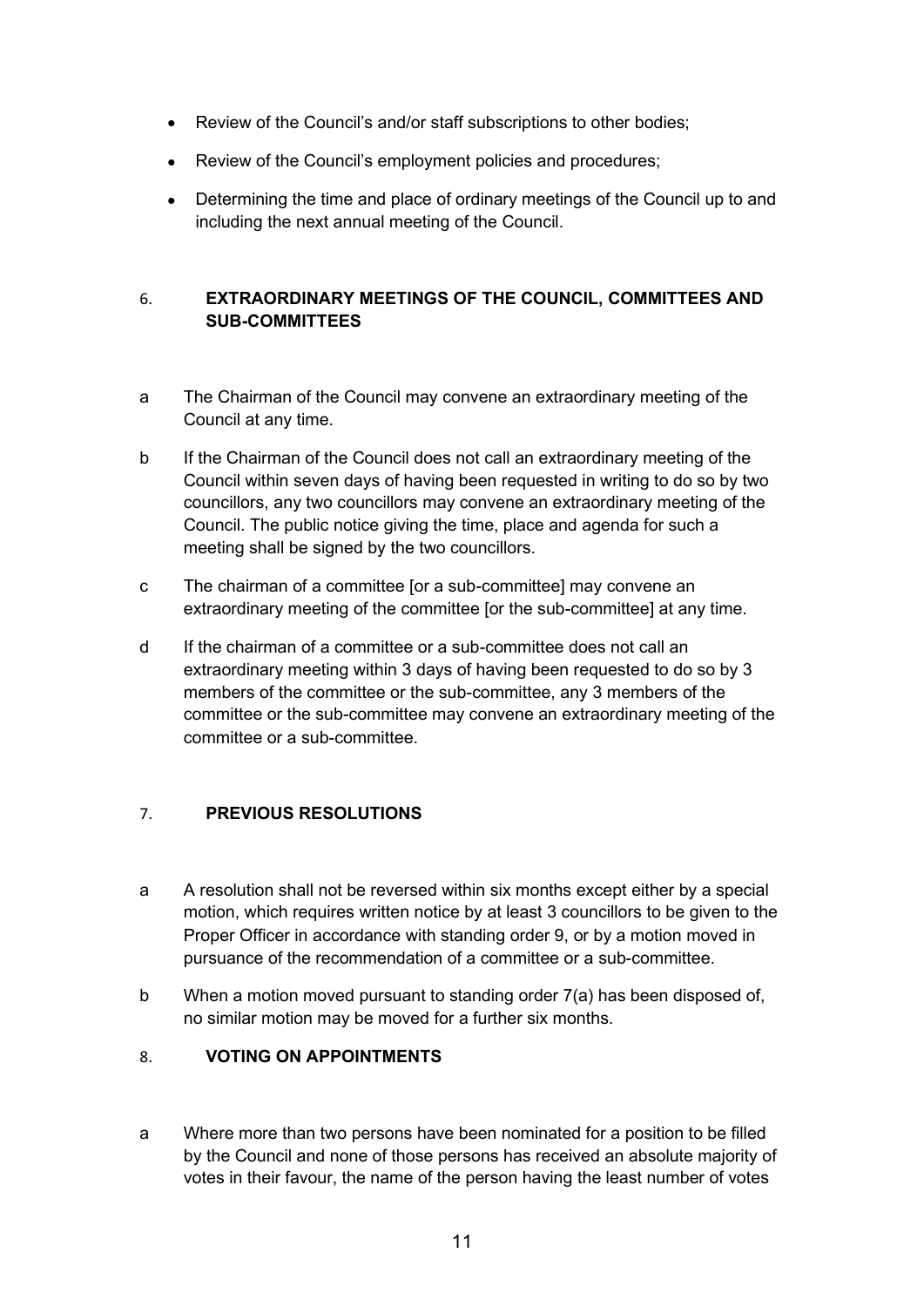shall be struck off the list and a fresh vote taken. This process shall continue until a majority of votes is given in favour of one person. A tie in votes may be settled by the casting vote exercisable by the chairman of the meeting.

# <span id="page-11-0"></span>9. **MOTIONS FOR A MEETING THAT REQUIRE WRITTEN NOTICE TO BE GIVEN TO THE PROPER OFFICER**

- a A motion shall relate to the responsibilities of the meeting for which it is tabled and in any event shall relate to the performance of the Council's statutory functions, powers and obligations or an issue which specifically affects the Council's area or its residents.
- b No motion may be moved at a meeting unless it is on the agenda and the mover has given written notice of its wording to the Proper Officer at least 7 clear days before the meeting. Clear days do not include the day of the notice or the day of the meeting.
- c The Proper Officer may, before including a motion on the agenda received in accordance with standing order 9(b), correct obvious grammatical or typographical errors in the wording of the motion.
- d If the Proper Officer considers the wording of a motion received in accordance with standing order 9(b) is not clear in meaning, the motion shall be rejected until the mover of the motion resubmits it, so that it can be understood, in writing, to the Proper Officer at least 5 clear days before the meeting.
- e If the wording or subject of a proposed motion is considered improper, the Proper Officer shall consult with the chairman of the forthcoming meeting or, as the case may be, the councillors who have convened the meeting, to consider whether the motion shall be included in the agenda or rejected.
- f The decision of the Proper Officer as to whether or not to include the motion on the agenda shall be final.
- g Motions received shall be recorded and numbered in the order that they are received.
- h Motions rejected shall be recorded with an explanation by the Proper Officer of the reason for rejection.

# <span id="page-11-1"></span>10. **MOTIONS AT A MEETING THAT DO NOT REQUIRE WRITTEN NOTICE**

a The following motions may be moved at a meeting without written notice to the Proper Officer: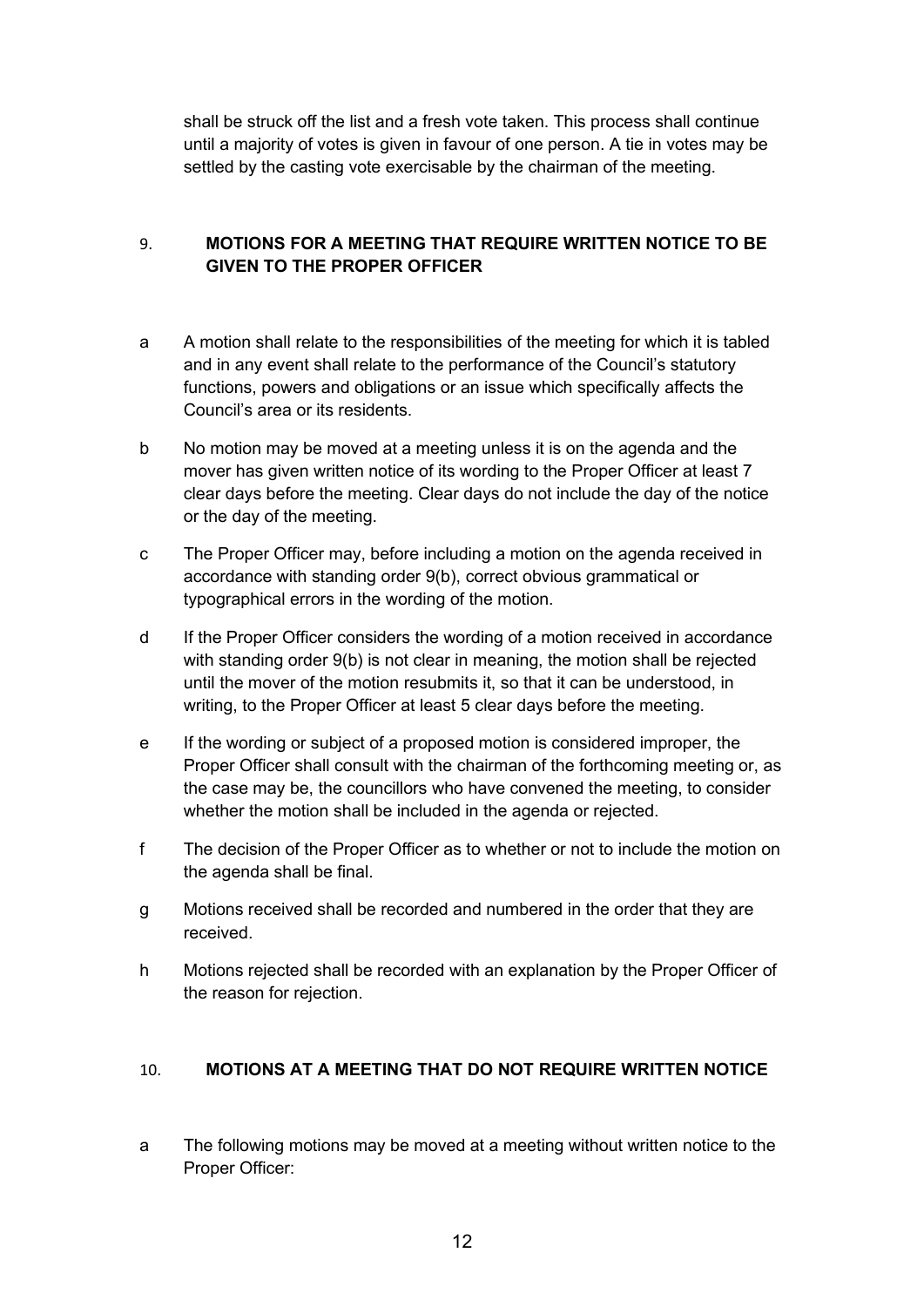- i. to correct an inaccuracy in the draft minutes of a meeting;
- ii. to move to a vote;
- iii. to defer consideration of a motion;
- iv. to refer a motion to a particular committee or sub-committee;
- v. to appoint a person to preside at a meeting;
- vi. to change the order of business on the agenda;
- vii. to proceed to the next business on the agenda;
- viii. to require a written report;
- ix. to appoint a committee or sub-committee and their members;
- x. to extend the time limits for speaking;
- xi. to exclude the press and public from a meeting in respect of confidential or other information which is prejudicial to the public interest;
- xii. to not hear further from a councillor or a member of the public;
- xiii. to exclude a councillor or member of the public for disorderly conduct;
- xiv. to temporarily suspend the meeting;
- xv. to suspend a particular standing order (unless it reflects mandatory statutory or legal requirements);
- xvi. to adjourn the meeting; or
- xvii. to close the meeting.

#### <span id="page-12-0"></span>11. **MANAGEMENT OF INFORMATION**

*See also standing order 20.*

- a The Council shall have in place and keep under review, technical and organisational measures to keep secure information (including personal data) which it holds in paper and electronic form. Such arrangements shall include deciding who has access to personal data and encryption of personal data.
- b The Council shall have in place, and keep under review, policies for the retention and safe destruction of all information (including personal data) which it holds in paper and electronic form. The Council's retention policy shall confirm the period for which information (including personal data) shall be retained or if this is not possible the criteria used to determine that period (e.g. the Limitation Act 1980).
- c The agenda, papers that support the agenda and the minutes of a meeting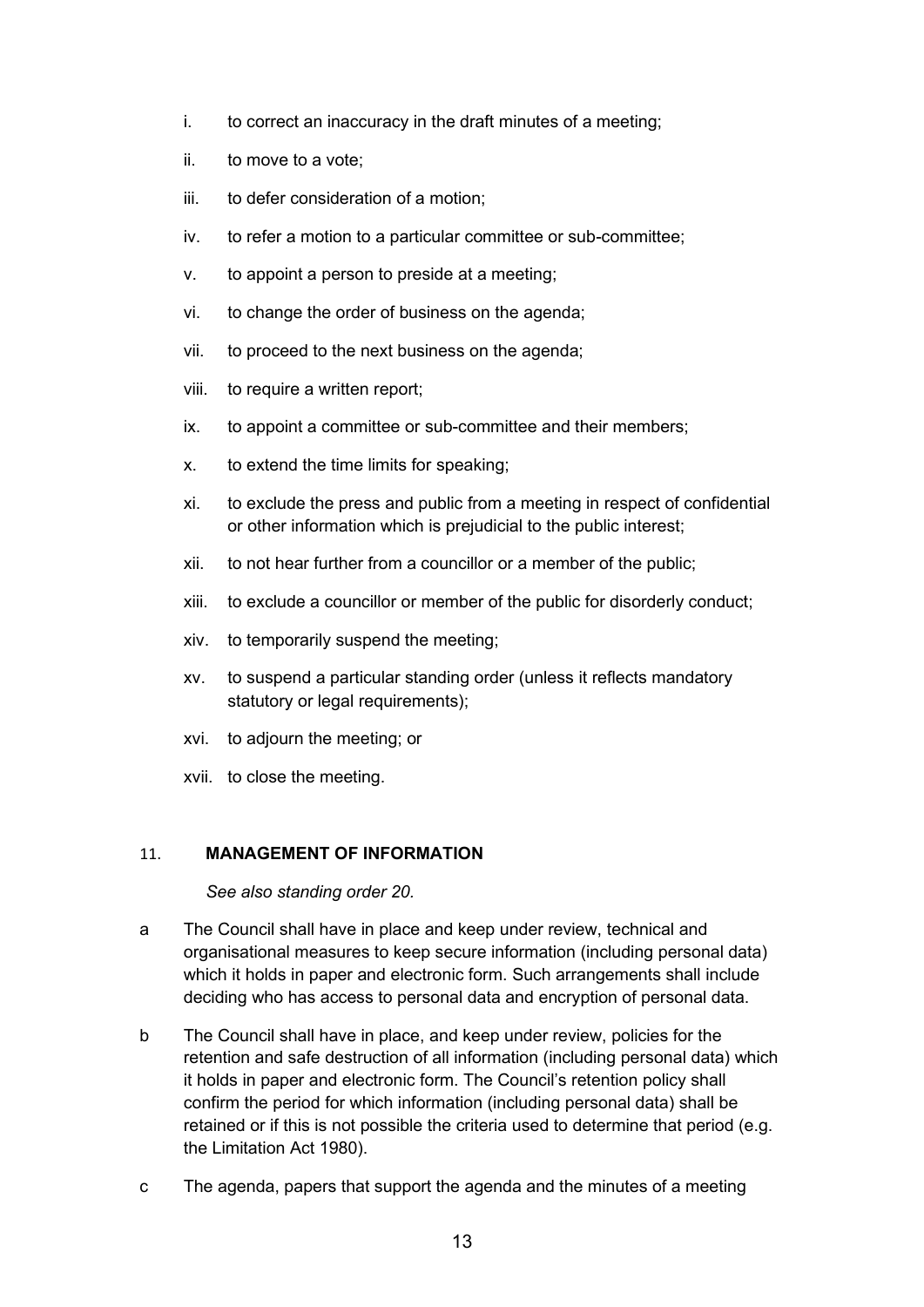shall not disclose or otherwise undermine confidential information or personal data without legal justification.

d Councillors, staff, the Council's contractors and agents shall not disclose confidential information or personal data without legal justification.

## <span id="page-13-0"></span>12. **DRAFT MINUTES**

Full Council meetings Committee meetings Sub-committee meetings

- a If the draft minutes of a preceding meeting have been served on councillors with the agenda to attend the meeting at which they are due to be approved for accuracy, they shall be taken as read.
- b There shall be no discussion about the draft minutes of a preceding meeting except in relation to their accuracy. A motion to correct an inaccuracy in the draft minutes shall be moved in accordance with standing order 10(a)(i).
- c The accuracy of draft minutes, including any amendment(s) made to them, shall be confirmed by resolution and shall be signed by the chairman of the meeting and stand as an accurate record of the meeting to which the minutes relate.
- d If the chairman of the meeting does not consider the minutes to be an accurate record of the meeting to which they relate, he shall sign the minutes and include a paragraph in the following terms or to the same effect:

"The chairman of this meeting does not believe that the minutes of the meeting of the ( ) held on [date] in respect of ( ) were a correct record but his view was not upheld by the meeting and the minutes are confirmed as an accurate record of the proceedings."

- ● ● e If the Council's gross annual income or expenditure (whichever is higher) does not exceed £25,000, it shall publish draft minutes on a website which is publicly accessible and free of charge not later than one month after the meeting has taken place.
	- f Subject to the publication of draft minutes in accordance with standing order 12(e) and standing order 20(a) and following a resolution which confirms the accuracy of the minutes of a meeting, the draft minutes or recordings of the meeting for which approved minutes exist shall be destroyed.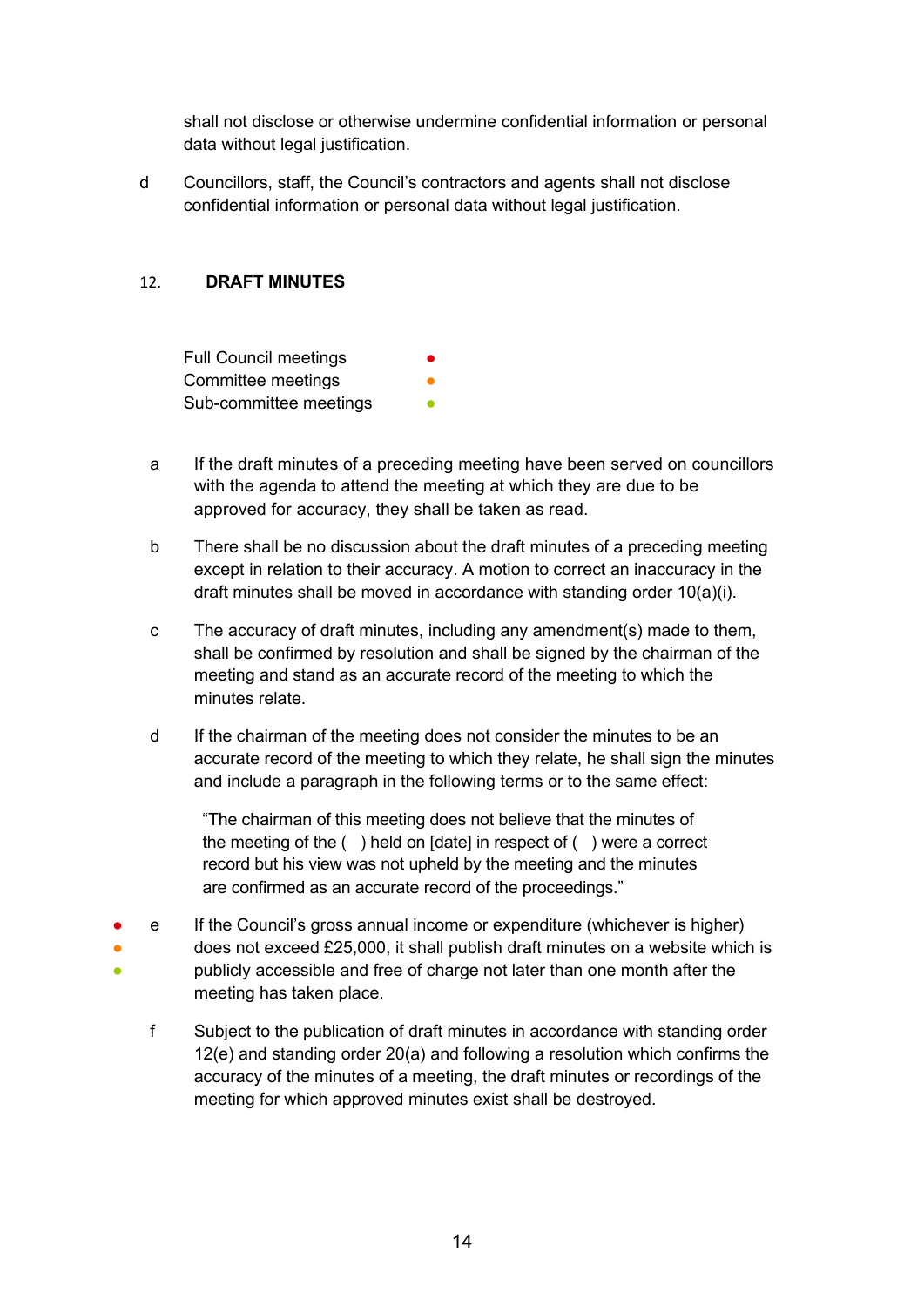#### <span id="page-14-0"></span>13. **CODE OF CONDUCT AND DISPENSATIONS**

*See also standing order 3(u).*

- a All councillors and non-councillors with voting rights shall observe the code of conduct adopted by the Council.
- b Unless he has been granted a dispensation, a councillor or non-councillor with voting rights shall withdraw from a meeting when it is considering a matter in which he has a disclosable pecuniary interest. He may return to the meeting after it has considered the matter in which he had the interest.
- c Unless he has been granted a dispensation, a councillor or non-councillor with voting rights shall withdraw from a meeting when it is considering a matter in which he has another interest if so required by the Council's code of conduct. He may return to the meeting after it has considered the matter in which he had the interest.
- d **Dispensation requests shall be in writing and submitted to the Proper Officer** as soon as possible before the meeting, or failing that, at the start of the meeting for which the dispensation is required.
- e A decision as to whether to grant a dispensation shall be made by the proper officer and that decision is final.
- f A dispensation request shall confirm:
	- i. the description and the nature of the disclosable pecuniary interest or other interest to which the request for the dispensation relates;
	- ii. whether the dispensation is required to participate at a meeting in a discussion only or a discussion and a vote;
	- iii. the date of the meeting or the period (not exceeding four years) for which the dispensation is sought; and
	- iv. an explanation as to why the dispensation is sought.
- g Subject to standing orders 13(d) and (f), a dispensation request shall be considered at the beginning of the meeting of the Council, or committee or subcommittee for which the dispensation is required.
- h A dispensation may be granted in accordance with standing order 13(e) if having regard to all relevant circumstances any of the following apply:
	- i. without the dispensation the number of persons prohibited from participating in the particular business would be so great a proportion of the meeting transacting the business as to impede the transaction of the business;
	- ii. granting the dispensation is in the interests of persons living in the Council's area; or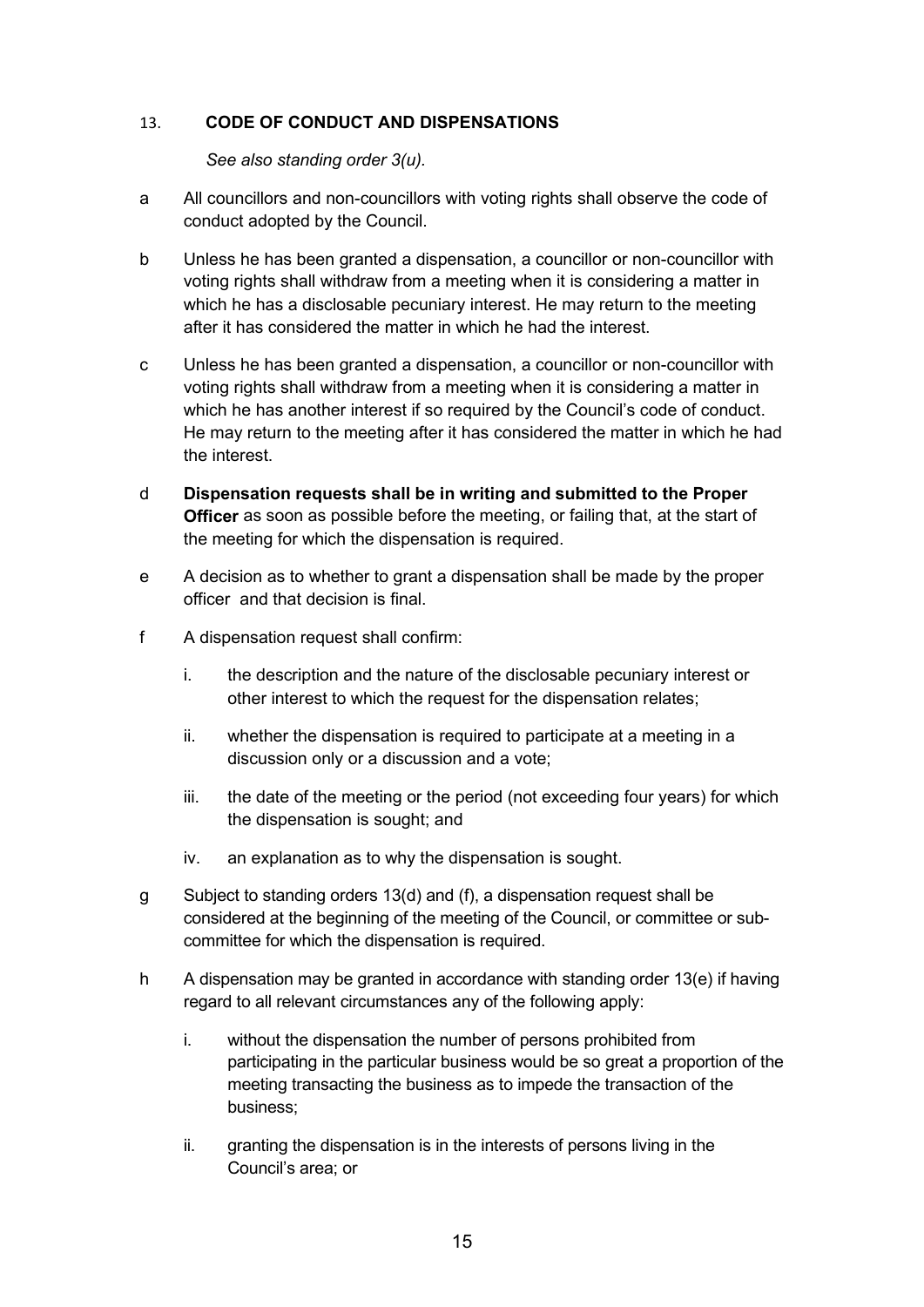iii. it is otherwise appropriate to grant a dispensation.

# <span id="page-15-0"></span>14. **CODE OF CONDUCT COMPLAINTS**

- a Upon notification by the District or Unitary Council that it is dealing with a complaint that a councillor or non-councillor with voting rights has breached the Council's code of conduct, the Proper Officer shall, subject to standing order 11, report this to the Council.
- b Where the notification in standing order 14(a) relates to a complaint made by the Proper Officer, the Proper Officer shall notify the Chairman of Council of this fact, and the Chairman shall nominate another staff member to assume the duties of the Proper Officer in relation to the complaint until it has been determined and the Council has agreed what action, if any, to take in accordance with standing order 14(d).
- c The Council may:
	- i. provide information or evidence where such disclosure is necessary to investigate the complaint or is a legal requirement;
	- ii. seek information relevant to the complaint from the person or body with statutory responsibility for investigation of the matter;
- d Upon notification by the District or Unitary Council that a councillor or noncouncillor with voting rights has breached the Council's code of conduct, the Council shall consider what, if any, action to take against him. Such action excludes disqualification or suspension from office.

# <span id="page-15-1"></span>15. **PROPER OFFICER**

- a The Proper Officer shall be either (i) the clerk or (ii) other staff member(s) nominated by the Council to undertake the work of the Proper Officer when the Proper Officer is absent.
- b The Proper Officer shall:
	- i. at least three clear days before a meeting of the council, a committee or a sub-committee**,**
		- serve on councillors by delivery or post at their residences or by email authenticated in such manner as the Proper Officer thinks fit, a signed summons confirming the time, place and the agenda (provided the councillor has consented to service by email), and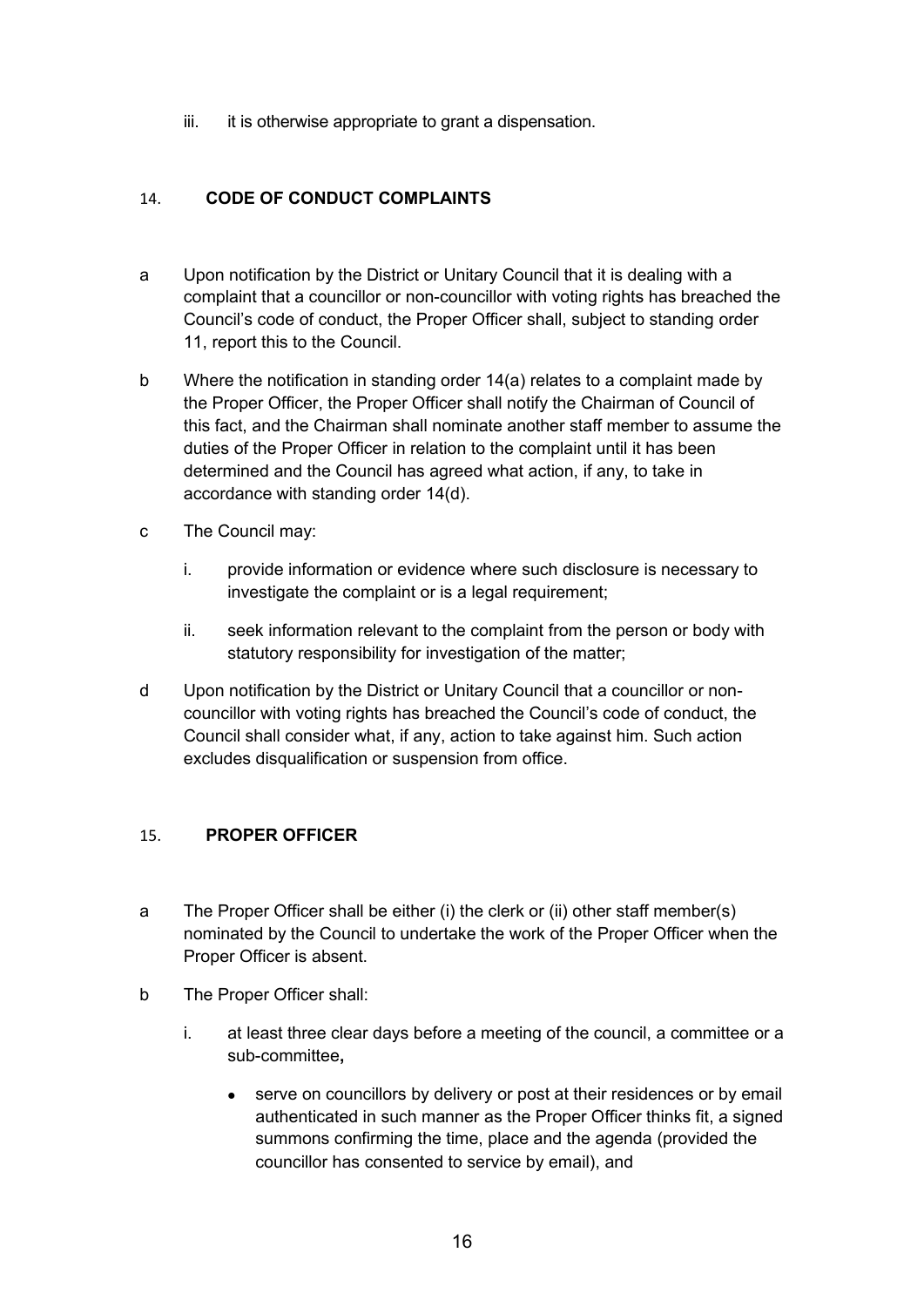• Provide, in a conspicuous place, public notice of the time, place and agenda (provided that the public notice with agenda of an extraordinary meeting of the Council convened by councillors is signed by them).

*See standing order 3(b) for the meaning of clear days for a meeting of a full council and standing order 3(c) for the meaning of clear days for a meeting of a committee;*

- ii. subject to standing order 9, include on the agenda all motions in the order received unless a councillor has given written notice at least 7 days before the meeting confirming his withdrawal of it;
- iii. convene a meeting of the Council for the election of a new Chairman of the Council, occasioned by a casual vacancy in his office;
- iv. facilitate inspection of the minute book by local government electors;
- v. receive and retain copies of byelaws made by other local authorities;
- vi. hold acceptance of office forms from councillors;
- vii. hold a copy of every councillor's register of interests;
- viii. assist with responding to requests made under freedom of information legislation and rights exercisable under data protection legislation, in accordance with the Council's relevant policies and procedures;
- ix. liaise, as appropriate, with the Council's Data Protection Officer (if the Parish Council has appointed a Data Protection Officer);
- x. receive and send general correspondence and notices on behalf of the Council except where there is a resolution to the contrary;
- xi. assist in the organisation of, storage of, access to, security of and destruction of information held by the Council in paper and electronic form subject to the requirements of data protection and freedom of information legislation and other legitimate requirements (e.g. the Limitation Act 1980);
- xii. arrange for legal deeds to be executed; (*see also standing order 23);*
- xiii. arrange or manage the prompt authorisation, approval, and instruction regarding any payments to be made by the Council in accordance with its financial regulations;
- xiv. record every planning application notified to the Council and the Council's response to the local planning authority in a book for such purpose;
- xv. refer a planning application received by the Council to the Chairman or in his absence the Vice-Chairman (if there is one) of the Council within two working days of receipt to facilitate an extraordinary meeting if the nature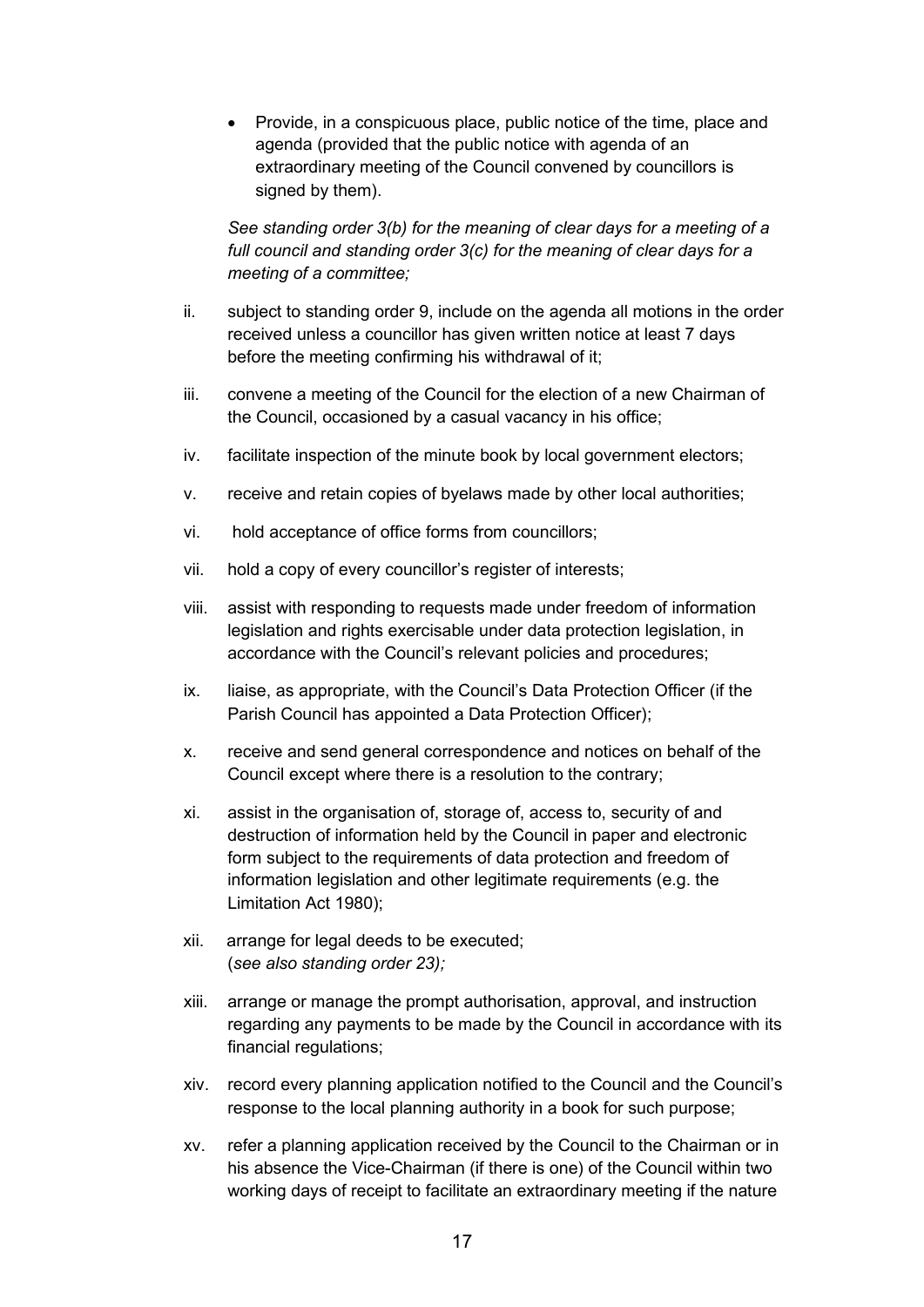of a planning application requires consideration before the next ordinary meeting of the Council.

- xvi. manage access to information about the Council via the publication scheme; and
- xvii. retain custody of the seal of the Council (if there is one) which shall not be used without a resolution to that effect. (s*ee also standing order 23).*

## <span id="page-17-0"></span>16. **RESPONSIBLE FINANCIAL OFFICER**

a The Council shall appoint appropriate staff member(s) to undertake the work of the Responsible Financial Officer when the Responsible Financial Officer is absent.

# <span id="page-17-1"></span>17. **ACCOUNTS AND ACCOUNTING STATEMENTS**

- a "Proper practices" in standing orders refer to the most recent version of "Governance and Accountability for Local Councils – a Practitioners' Guide".
- b All payments by the Council shall be authorised, approved and paid in accordance with the law, proper practices and the Council's financial regulations.
- c The Responsible Financial Officer shall supply to each councillor as soon as practicable after 30 June, 30 September and 31 December in each year a statement to summarise:
	- i. the Council's receipts and payments (or income and expenditure) for each quarter;
	- ii. the Council's aggregate receipts and payments (or income and expenditure) for the year to date;
	- iii. the balances held at the end of the quarter being reported and

which includes a comparison with the budget for the financial year and highlights any actual or potential overspends.

- d As soon as possible after the financial year end at 31 March, the Responsible Financial Officer shall provide:
	- i. each councillor with a statement summarising the Council's receipts and payments (or income and expenditure) for the last quarter and the year to date for information; and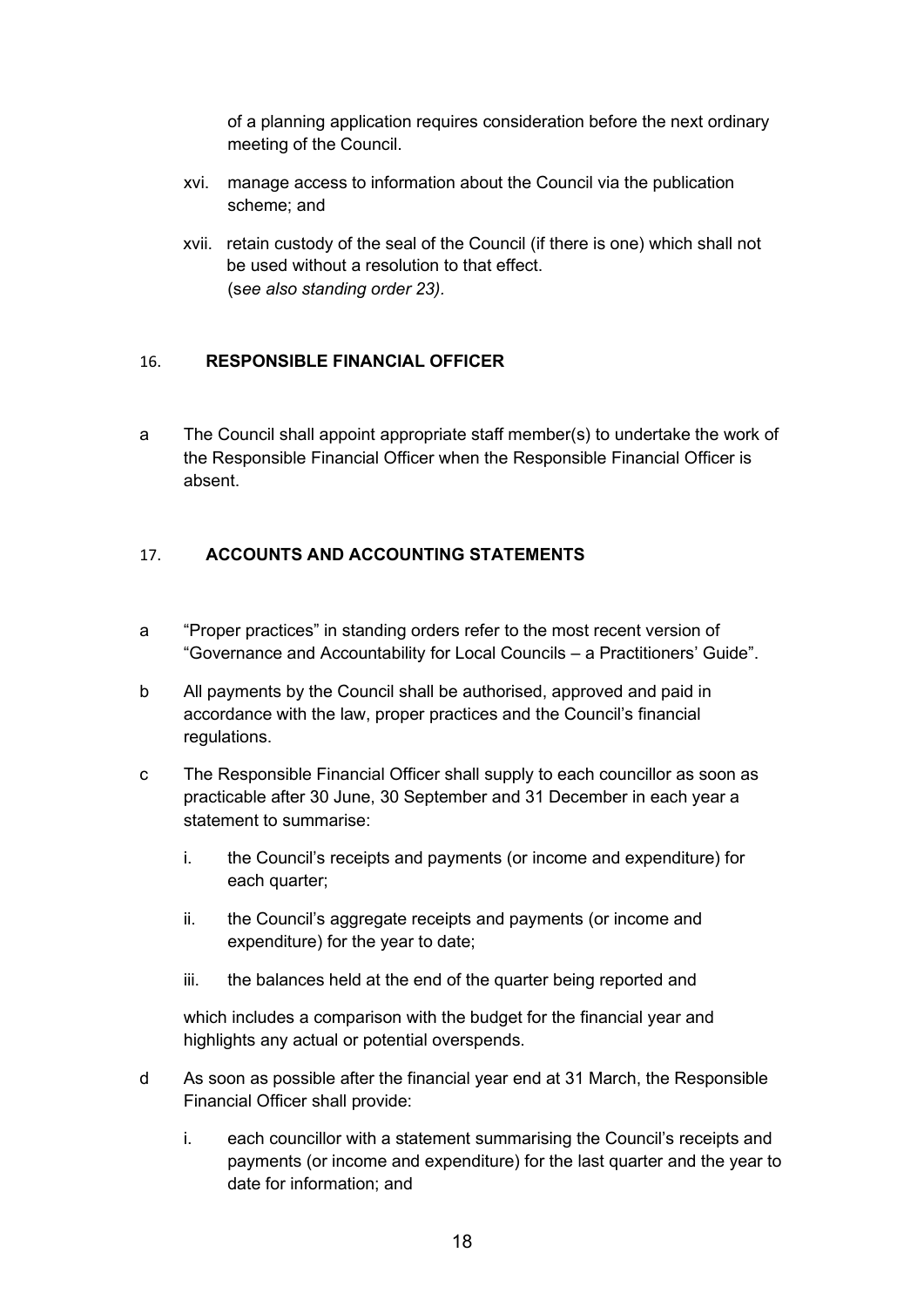- ii. to the Council the accounting statements for the year in the form of Section 1 of the annual governance and accountability return, as required by proper practices, for consideration and approval.
- e The year-end accounting statements shall be prepared in accordance with proper practices and apply the form of accounts determined by the Council (receipts and payments, or income and expenditure) for the year to 31 March. A completed draft annual governance and accountability return shall be presented to all councillors at least 14 days prior to anticipated approval by the Council. The annual governance and accountability return of the Council, which is subject to external audit, including the annual governance statement, shall be presented to the Council for consideration and formal approval before 30 June.

# <span id="page-18-0"></span>18. **FINANCIAL CONTROLS AND PROCUREMENT**

- a. The Council shall consider and approve financial regulations drawn up by the Responsible Financial Officer, which shall include detailed arrangements in respect of the following:
	- i. the keeping of accounting records and systems of internal controls;
	- ii. the assessment and management of financial risks faced by the Council;
	- iii. the work of the independent internal auditor in accordance with proper practices and the receipt of regular reports from the internal auditor, which shall be required at least annually;
	- iv. the inspection and copying by councillors and local electors of the Council's accounts and/or orders of payments; and
	- v. whether contracts with an estimated value below **£25,000** due to special circumstances are exempt from a tendering process or procurement exercise.
- b. Financial regulations shall be reviewed regularly and at least annually for fitness of purpose.
- c. A public contract regulated by the Public Contracts Regulations 2015 with an estimated value in excess of £25,000 but less than the relevant thresholds in standing order 18(f) is subject to the light touch arrangements under Regulations 109-114 of the Public Contracts Regulations 2015 unless it proposes to use an existing list of approved suppliers (framework agreement)
- d. Subject to additional requirements in the financial regulations of the Council, the tender process for contracts for the supply of goods, materials, services or the execution of works shall include, as a minimum, the following steps:
	- i. a specification for the goods, materials, services or the execution of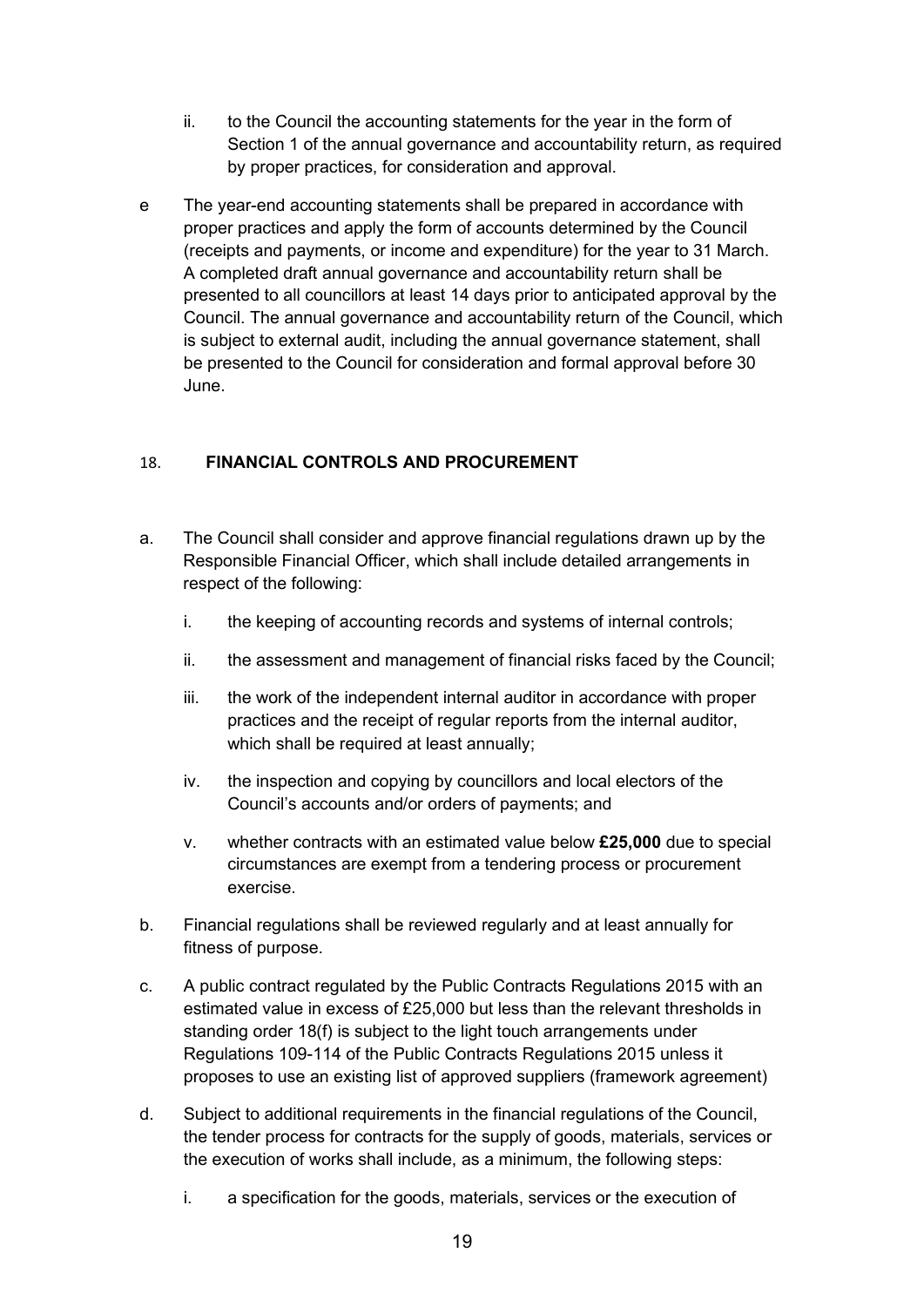works shall be drawn up;

- ii. an invitation to tender shall be drawn up to confirm (i) the Council's specification (ii) the time, date and address for the submission of tenders (iii) the date of the Council's written response to the tender and (iv) the prohibition on prospective contractors contacting councillors or staff to encourage or support their tender outside the prescribed process;
- iii. the invitation to tender shall be advertised in a local newspaper and in any other manner that is appropriate;
- iv. tenders are to be submitted in writing in a sealed marked envelope addressed to the Proper Officer;
- v. tenders shall be opened by the Proper Officer in the presence of at least one councillor after the deadline for submission of tenders has passed;
- vi. tenders are to be reported to and considered by the appropriate meeting of the Council or a committee or sub-committee with delegated responsibility.
- e. Neither the Council, nor a committee or a sub-committee with delegated responsibility for considering tenders, is bound to accept the lowest value tender.
- f. Where the value of a contract is likely to exceed the threshold specified by the Office of Government Commerce from time to time, the Council must consider whether the Public Contracts Regulations 2015 or the Utilities Contracts Regulations 2016 apply to the contract and, if either of those Regulations apply, the Council must comply with procurement rules. NALC's procurement guidance contrains further details.

#### <span id="page-19-0"></span>19. **HANDLING STAFF MATTERS**

- a A matter personal to a member of staff that is being considered by a meeting of the Personnel committee or sub committee is subject to standing order 11.
- b Subject to the Council's policy regarding absences from work, the Council's most senior member of staff shall notify the chairman or, if he is not available, the vice-chairman of absence occasioned by illness or other reason and that person shall report such absence to the personnel committee at its next meeting.
- c The chairman of the personnel committee or in his absence, the vice-chairman shall upon a resolution conduct a review of the performance and annual appraisal of the work of the Clerk. The reviews and appraisal shall be reported in writing and are subject to approval by resolution by the personnel committee.
- d Subject to the Council's policy regarding the handling of grievance matters, the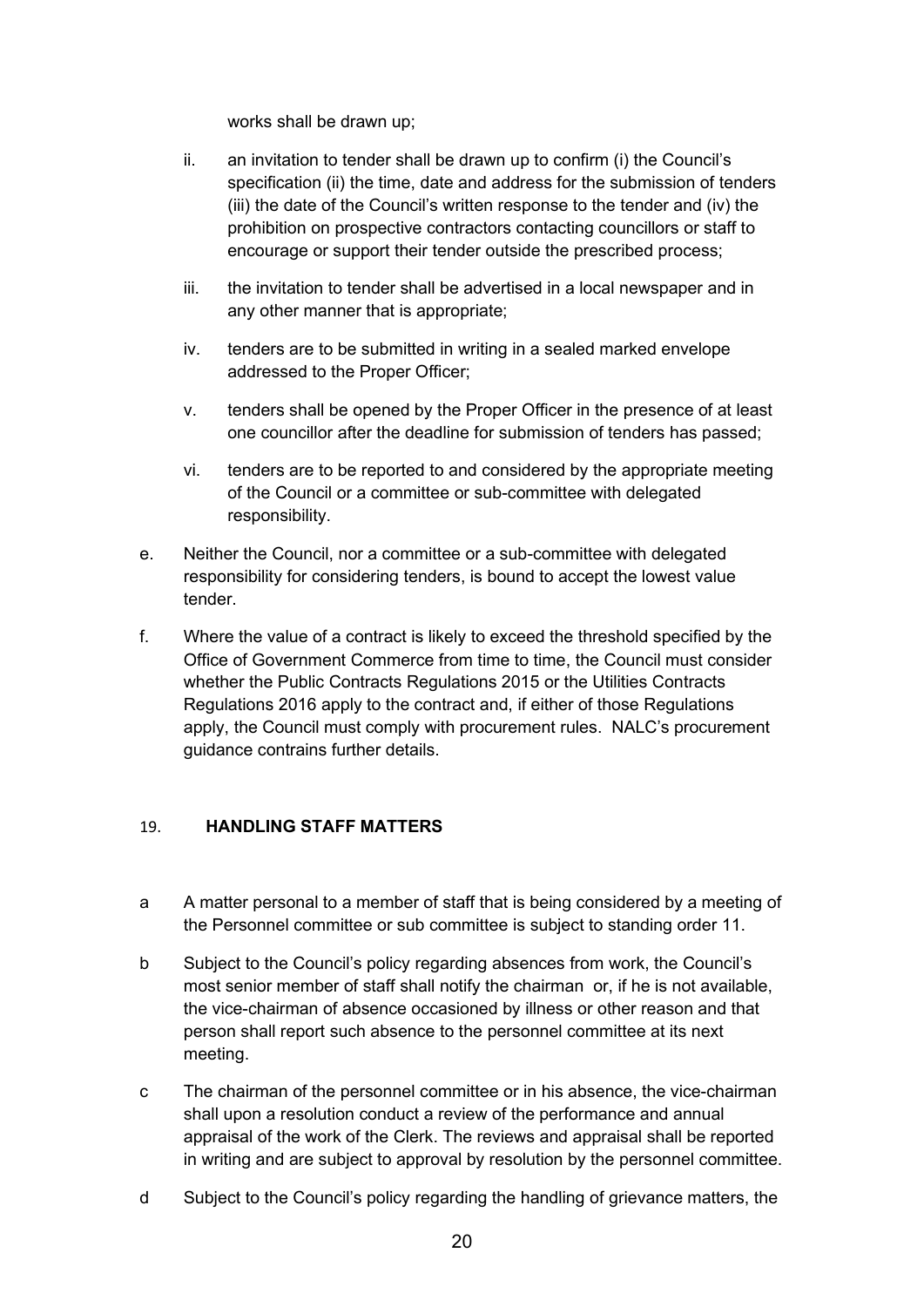Council's most senior member of staff (or other members of staff) shall contact the chairman of the personnel committee or in his absence, the vice-chairman of the committee in respect of an informal or formal grievance matter, and this matter shall be reported back and progressed by resolution of the personnel committee.

- e Subject to the Council's policy regarding the handling of grievance matters, if an informal or formal grievance matter raised by the Clerk relates to the chairman or vice-chairman of the personnel committee, this shall be communicated to another member of the personnel committee, which shall be reported back and progressed by resolution of the personnel commitee.
- f Any persons responsible for all or part of the management of staff shall treat as confidential the written records of all meetings relating to their performance, capabilities, grievance or disciplinary matters.
- g In accordance with standing order 11(a), persons with line management responsibilities shall have access to staff records referred to in standing order 19(f).

# <span id="page-20-0"></span>20. **RESPONSIBILITIES TO PROVIDE INFORMATION**

*See also standing order 21.*

a In accordance with freedom of information legislation, the Council shall publish information in accordance with its publication scheme and respond to requests for information held by the Council.

b [*If gross annual income or expenditure (whichever is the higher) exceeds £200,000*] **The Council, shall publish information in accordance with the requirements of the Local Government (Transparency Requirements) (England) Regulations 2015**.

<span id="page-20-1"></span>21. **RESPONSIBILITIES UNDER DATA PROTECTION LEGISLATION**  (Below is not an exclusive list).

*See also standing order 11.*

- a If required by legislation the Council shall appoint a Data Protection Officer.
- b The Council shall have policies and procedures in place to respond to an individual exercising statutory rights concerning his personal data.
- c The Council shall have a written policy in place for responding to and managing a personal data breach.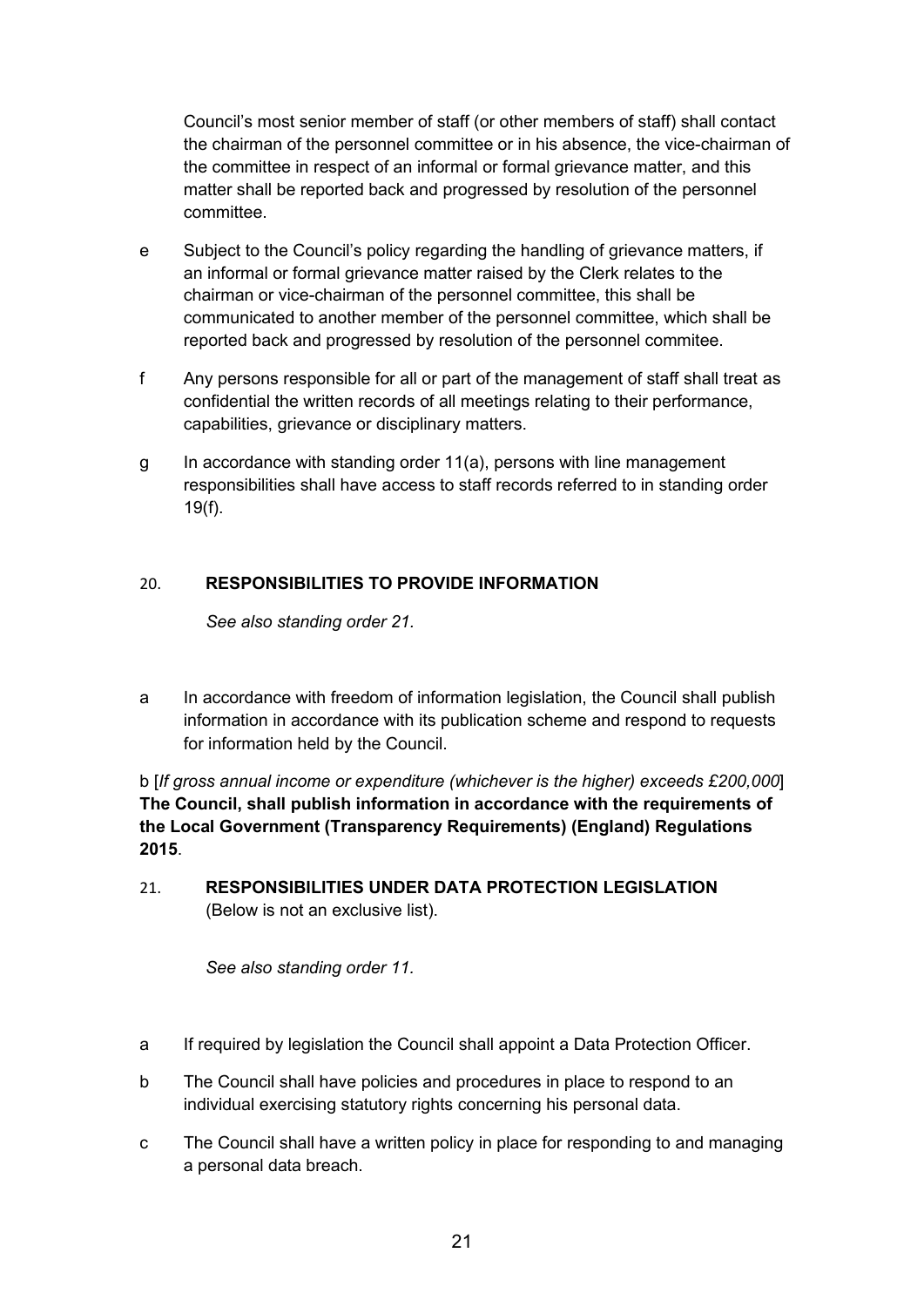- d The Council shall keep a record of all personal data breaches comprising the facts relating to the personal data breach, its effects and the remedial action taken.
- e The Council shall ensure that information communicated in its privacy notice(s) is in an easily accessible and available form and kept up to date.
- f The Council shall maintain a written record of its processing activities.

## <span id="page-21-0"></span>22. **RELATIONS WITH THE PRESS/MEDIA**

a Requests from the press or other media for an oral or written comment or statement from the Council, its councillors or staff shall be handled in accordance with the Council's policy in respect of dealing with the press and/or other media.

## <span id="page-21-1"></span>23. **EXECUTION AND SEALING OF LEGAL DEEDS**

*See also standing orders 15(b)(xii) and (xvii).*

- a A legal deed shall not be executed on behalf of the Council unless authorised by a resolution.
- b Subject to standing order 23(a), any two councillors may sign, on behalf of the Council, any deed required by law and the Proper Officer shall witness their signatures.

*(The above is applicable to a Council without a common seal.)*

# <span id="page-21-2"></span>24. **COMMUNICATING WITH DISTRICT AND COUNTY OR UNITARY COUNCILLORS**

- a An invitation to attend a meeting of the Council shall be sent, together with the agenda, to the ward councillor(s) of the District and County Council OR Unitary Council representing the area of the Council.
- b Unless the Council determines otherwise, a copy of each letter sent to the District and County Council OR Unitary Council shall be sent to the ward councillor(s) representing the area of the Council.

#### <span id="page-21-3"></span>25. **RESTRICTIONS ON COUNCILLOR ACTIVITIES**

- a. Unless duly authorised no councillor shall:
	- i. inspect any land and/or premises which the Council has a right or duty to